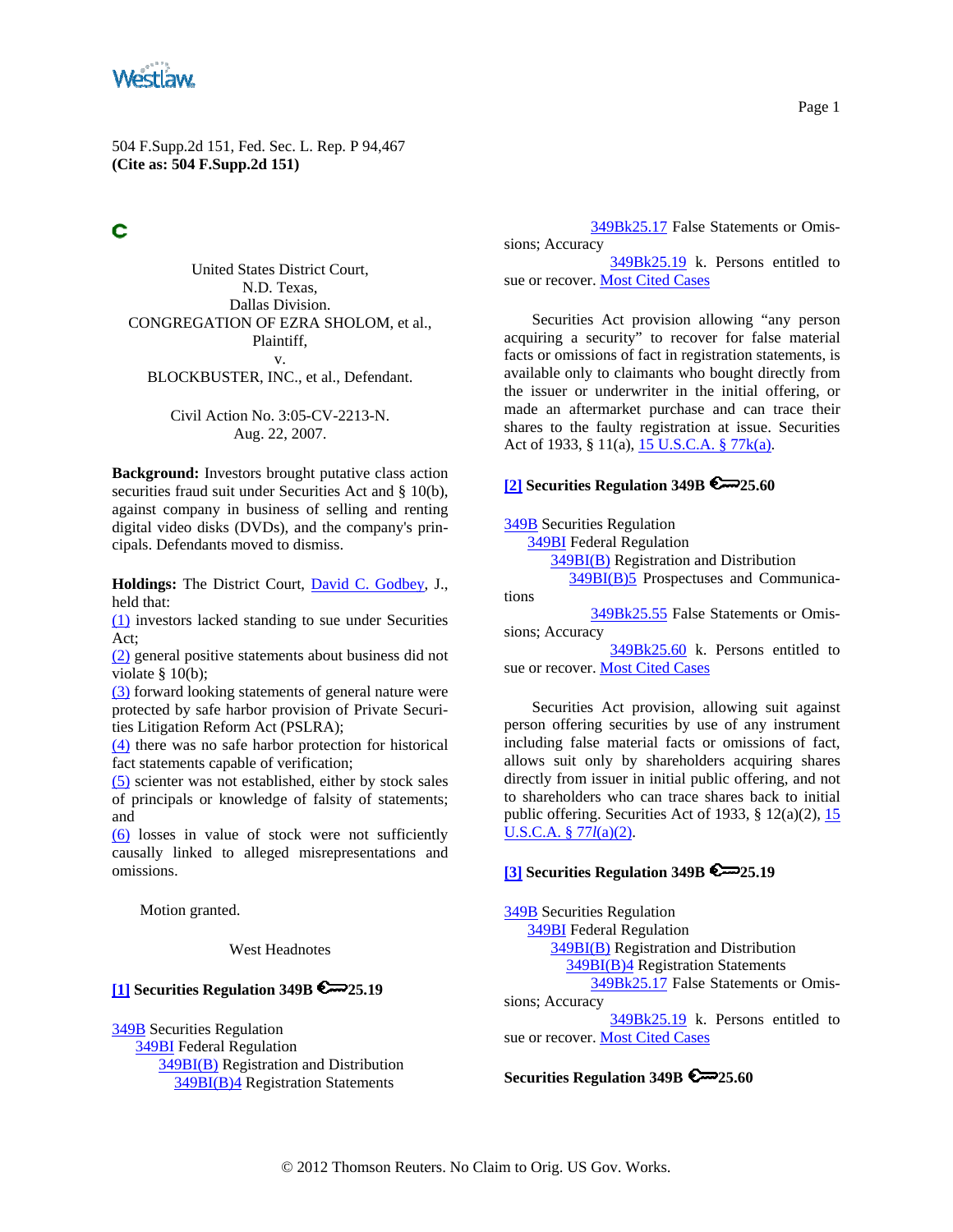<span id="page-1-0"></span>[349B](http://www.westlaw.com/KeyNumber/Default.wl?rs=dfa1.0&vr=2.0&CMD=KEY&DocName=349B) Securities Regulation [349BI](http://www.westlaw.com/KeyNumber/Default.wl?rs=dfa1.0&vr=2.0&CMD=KEY&DocName=349BI) Federal Regulation [349BI\(B\)](http://www.westlaw.com/KeyNumber/Default.wl?rs=dfa1.0&vr=2.0&CMD=KEY&DocName=349BI%28B%29) Registration and Distribution [349BI\(B\)5](http://www.westlaw.com/KeyNumber/Default.wl?rs=dfa1.0&vr=2.0&CMD=KEY&DocName=349BI%28B%295) Prospectuses and Communica-

tions

 [349Bk25.55](http://www.westlaw.com/KeyNumber/Default.wl?rs=dfa1.0&vr=2.0&CMD=KEY&DocName=349Bk25.55) False Statements or Omissions; Accuracy

 [349Bk25.60](http://www.westlaw.com/KeyNumber/Default.wl?rs=dfa1.0&vr=2.0&CMD=KEY&DocName=349Bk25.60) k. Persons entitled to sue or recover. [Most Cited Cases](http://www.westlaw.com/Digest/Default.wl?rs=dfa1.0&vr=2.0&CMD=MCC&DocName=349Bk25.60)

Putative lead plaintiffs in securities fraud case lacked standing to bring securities misrepresentation case under Securities Act, due to failure to make necessary showing that they acquired stock directly from issuer as part of initial public offering, or that they acquired shares in transactions traceable to initial public offering. Securities Act of 1933, §§ 11(a), 12(a)(2), [15 U.S.C.A. §§ 77k\(a\)](http://www.westlaw.com/Find/Default.wl?rs=dfa1.0&vr=2.0&DB=1000546&DocName=15USCAS77K&FindType=L&ReferencePositionType=T&ReferencePosition=SP_8b3b0000958a4), [77](http://www.westlaw.com/Find/Default.wl?rs=dfa1.0&vr=2.0&DB=1000546&DocName=15USCAS77L&FindType=L&ReferencePositionType=T&ReferencePosition=SP_d86d0000be040)*[l](http://www.westlaw.com/Find/Default.wl?rs=dfa1.0&vr=2.0&DB=1000546&DocName=15USCAS77L&FindType=L&ReferencePositionType=T&ReferencePosition=SP_d86d0000be040)*[\(a\)\(2\).](http://www.westlaw.com/Find/Default.wl?rs=dfa1.0&vr=2.0&DB=1000546&DocName=15USCAS77L&FindType=L&ReferencePositionType=T&ReferencePosition=SP_d86d0000be040)

# **[\[4\]](#page-8-0) Federal Civil Procedure 170A 4** 177.1

[170A](http://www.westlaw.com/KeyNumber/Default.wl?rs=dfa1.0&vr=2.0&CMD=KEY&DocName=170A) Federal Civil Procedure [170AII](http://www.westlaw.com/KeyNumber/Default.wl?rs=dfa1.0&vr=2.0&CMD=KEY&DocName=170AII) Parties [170AII\(D\)](http://www.westlaw.com/KeyNumber/Default.wl?rs=dfa1.0&vr=2.0&CMD=KEY&DocName=170AII%28D%29) Class Actions [170AII\(D\)2](http://www.westlaw.com/KeyNumber/Default.wl?rs=dfa1.0&vr=2.0&CMD=KEY&DocName=170AII%28D%292) Proceedings [170Ak177](http://www.westlaw.com/KeyNumber/Default.wl?rs=dfa1.0&vr=2.0&CMD=KEY&DocName=170Ak177) Notice and Communications [170Ak177.1](http://www.westlaw.com/KeyNumber/Default.wl?rs=dfa1.0&vr=2.0&CMD=KEY&DocName=170Ak177.1) k. In general. [Most](http://www.westlaw.com/Digest/Default.wl?rs=dfa1.0&vr=2.0&CMD=MCC&DocName=170Ak177.1) 

# [Cited Cases](http://www.westlaw.com/Digest/Default.wl?rs=dfa1.0&vr=2.0&CMD=MCC&DocName=170Ak177.1)

Putative lead plaintiffs in securities misrepresentation class action would not be allowed to disseminate notice to members of putative class, in order to recruit additional named plaintiffs with standing to bring claims under Securities Act, 19 months after filing of claim and only after court found putative plaintiffs lacked standing. Securities Act of 1933, §§ 11(a), 12(a)(2), [15 U.S.C.A. §§ 77k\(a\)](http://www.westlaw.com/Find/Default.wl?rs=dfa1.0&vr=2.0&DB=1000546&DocName=15USCAS77K&FindType=L&ReferencePositionType=T&ReferencePosition=SP_8b3b0000958a4), [77](http://www.westlaw.com/Find/Default.wl?rs=dfa1.0&vr=2.0&DB=1000546&DocName=15USCAS77L&FindType=L&ReferencePositionType=T&ReferencePosition=SP_d86d0000be040)*[l](http://www.westlaw.com/Find/Default.wl?rs=dfa1.0&vr=2.0&DB=1000546&DocName=15USCAS77L&FindType=L&ReferencePositionType=T&ReferencePosition=SP_d86d0000be040)*[\(a\)\(2\).](http://www.westlaw.com/Find/Default.wl?rs=dfa1.0&vr=2.0&DB=1000546&DocName=15USCAS77L&FindType=L&ReferencePositionType=T&ReferencePosition=SP_d86d0000be040)

# **[\[5\]](#page-9-0) Securities Regulation 349B**  $\mathbb{R}$  = 60.27(5)

[349B](http://www.westlaw.com/KeyNumber/Default.wl?rs=dfa1.0&vr=2.0&CMD=KEY&DocName=349B) Securities Regulation [349BI](http://www.westlaw.com/KeyNumber/Default.wl?rs=dfa1.0&vr=2.0&CMD=KEY&DocName=349BI) Federal Regulation [349BI\(C\)](http://www.westlaw.com/KeyNumber/Default.wl?rs=dfa1.0&vr=2.0&CMD=KEY&DocName=349BI%28C%29) Trading and Markets [349BI\(C\)7](http://www.westlaw.com/KeyNumber/Default.wl?rs=dfa1.0&vr=2.0&CMD=KEY&DocName=349BI%28C%297) Fraud and Manipulation [349Bk60.17](http://www.westlaw.com/KeyNumber/Default.wl?rs=dfa1.0&vr=2.0&CMD=KEY&DocName=349Bk60.17) Manipulative, Deceptive or Fraudulent Conduct [349Bk60.27](http://www.westlaw.com/KeyNumber/Default.wl?rs=dfa1.0&vr=2.0&CMD=KEY&DocName=349Bk60.27) Misrepresentation [349Bk60.27\(5\)](http://www.westlaw.com/KeyNumber/Default.wl?rs=dfa1.0&vr=2.0&CMD=KEY&DocName=349Bk60.27%285%29) k. Forecasts, estimates, predictions or projections. [Most Cited Cases](http://www.westlaw.com/Digest/Default.wl?rs=dfa1.0&vr=2.0&CMD=MCC&DocName=349Bk60.27%285%29)

Company engaged in digital video disk (DVD) sales and rentals did not commit securities fraud, in violation of § 10(b), when spokespersons made generalized positive statements about company's competitive strengths, experienced management and future prospects, without recitation of historical facts, or discussions of future specific goals or benchmarks. Securities Exchange Act of 1934, § 10(b), 15 [U.S.C.A. § 78j\(b\)](http://www.westlaw.com/Find/Default.wl?rs=dfa1.0&vr=2.0&DB=1000546&DocName=15USCAS78J&FindType=L&ReferencePositionType=T&ReferencePosition=SP_a83b000018c76).

### **[\[6\]](#page-9-0) Securities Regulation 349B 60.27(5)**

[349B](http://www.westlaw.com/KeyNumber/Default.wl?rs=dfa1.0&vr=2.0&CMD=KEY&DocName=349B) Securities Regulation **[349BI](http://www.westlaw.com/KeyNumber/Default.wl?rs=dfa1.0&vr=2.0&CMD=KEY&DocName=349BI)** Federal Regulation [349BI\(C\)](http://www.westlaw.com/KeyNumber/Default.wl?rs=dfa1.0&vr=2.0&CMD=KEY&DocName=349BI%28C%29) Trading and Markets [349BI\(C\)7](http://www.westlaw.com/KeyNumber/Default.wl?rs=dfa1.0&vr=2.0&CMD=KEY&DocName=349BI%28C%297) Fraud and Manipulation [349Bk60.17](http://www.westlaw.com/KeyNumber/Default.wl?rs=dfa1.0&vr=2.0&CMD=KEY&DocName=349Bk60.17) Manipulative, Deceptive or Fraudulent Conduct [349Bk60.27](http://www.westlaw.com/KeyNumber/Default.wl?rs=dfa1.0&vr=2.0&CMD=KEY&DocName=349Bk60.27) Misrepresentation [349Bk60.27\(5\)](http://www.westlaw.com/KeyNumber/Default.wl?rs=dfa1.0&vr=2.0&CMD=KEY&DocName=349Bk60.27%285%29) k. Forecasts, estimates, predictions or projections. [Most Cited Cases](http://www.westlaw.com/Digest/Default.wl?rs=dfa1.0&vr=2.0&CMD=MCC&DocName=349Bk60.27%285%29)

In determining whether a company's forwardlooking public statement contains a "meaningful cautionary statement," as required to qualify for safe haven from securities fraud liability provided by Private Securities Litigation Reform Act (PSLRA), statement must warn investor of risks of significance equal to those of risk actually realized, sufficient to put investor on notice of risk of investment, but need not list specific risk factor alleged to have rendered forward looking statement false. Securities Exchange Act of 1934, § 10(b), [15 U.S.C.A. § 78j\(b\)](http://www.westlaw.com/Find/Default.wl?rs=dfa1.0&vr=2.0&DB=1000546&DocName=15USCAS78J&FindType=L&ReferencePositionType=T&ReferencePosition=SP_a83b000018c76); Private Securities Litigation Reform Act of 1995, § 102(b), [15 U.S.C.A. § 78u-5\(i\)\(1\).](http://www.westlaw.com/Find/Default.wl?rs=dfa1.0&vr=2.0&DB=1000546&DocName=15USCAS78U-5&FindType=L&ReferencePositionType=T&ReferencePosition=SP_2d8d0000f3311)

# **[\[7\]](#page-10-0) Securities Regulation 349B 60.27(5)**

[349B](http://www.westlaw.com/KeyNumber/Default.wl?rs=dfa1.0&vr=2.0&CMD=KEY&DocName=349B) Securities Regulation [349BI](http://www.westlaw.com/KeyNumber/Default.wl?rs=dfa1.0&vr=2.0&CMD=KEY&DocName=349BI) Federal Regulation [349BI\(C\)](http://www.westlaw.com/KeyNumber/Default.wl?rs=dfa1.0&vr=2.0&CMD=KEY&DocName=349BI%28C%29) Trading and Markets [349BI\(C\)7](http://www.westlaw.com/KeyNumber/Default.wl?rs=dfa1.0&vr=2.0&CMD=KEY&DocName=349BI%28C%297) Fraud and Manipulation [349Bk60.17](http://www.westlaw.com/KeyNumber/Default.wl?rs=dfa1.0&vr=2.0&CMD=KEY&DocName=349Bk60.17) Manipulative, Deceptive or Fraudulent Conduct [349Bk60.27](http://www.westlaw.com/KeyNumber/Default.wl?rs=dfa1.0&vr=2.0&CMD=KEY&DocName=349Bk60.27) Misrepresentation [349Bk60.27\(5\)](http://www.westlaw.com/KeyNumber/Default.wl?rs=dfa1.0&vr=2.0&CMD=KEY&DocName=349Bk60.27%285%29) k. Forecasts, estimates, predictions or projections. [Most Cited Cases](http://www.westlaw.com/Digest/Default.wl?rs=dfa1.0&vr=2.0&CMD=MCC&DocName=349Bk60.27%285%29)

Forward-looking prospectus statements of gen-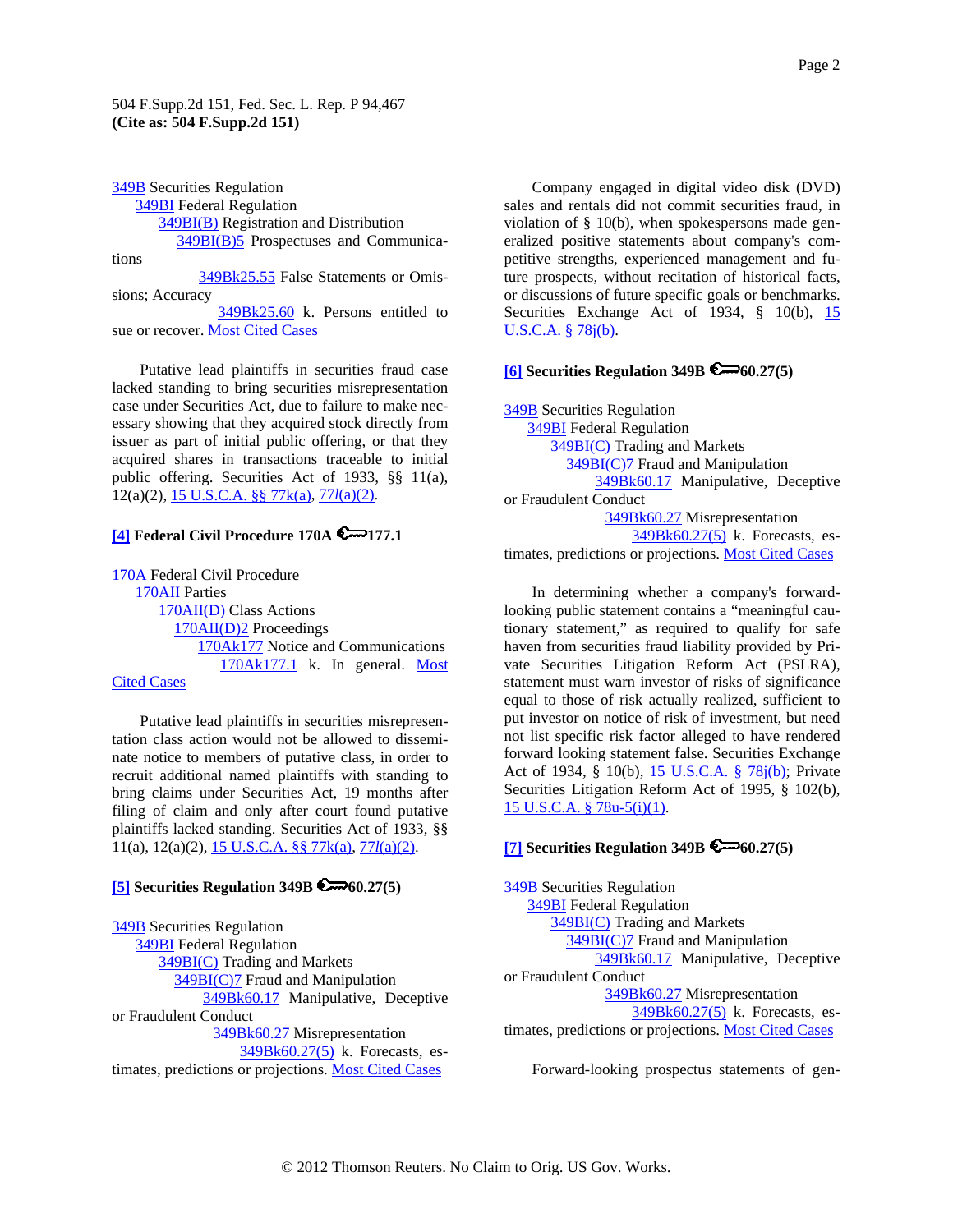<span id="page-2-0"></span>eral nature, made by company in digital video disk (DVD) sales and rental business, and statements made in conference calls and interviews with analysts, contained sufficient cautionary statements to qualify for safe haven freedom from § 10(b) securities fraud liability, under Private Securities Litigation Reform Act (PSLRA); company used qualifying words such as "anticipate," and "expect," and accompanied cautions with realistic discussion of specific possible problems arising from severance from large parent corporation and evolution of DVD business from store rentals to purchases and computer downloads. Securities Exchange Act of 1934, § 10(b), [15 U.S.C.A. § 78j\(b\);](http://www.westlaw.com/Find/Default.wl?rs=dfa1.0&vr=2.0&DB=1000546&DocName=15USCAS78J&FindType=L&ReferencePositionType=T&ReferencePosition=SP_a83b000018c76) Private Securities Litigation Reform Act of 1995, § 102(b), [15 U.S.C.A. §](http://www.westlaw.com/Find/Default.wl?rs=dfa1.0&vr=2.0&DB=1000546&DocName=15USCAS78U-5&FindType=L&ReferencePositionType=T&ReferencePosition=SP_2d8d0000f3311)   $78u-5(i)(1)$ .

### **[\[8\]](#page-11-0) Securities Regulation 349B 60.27(5)**

[349B](http://www.westlaw.com/KeyNumber/Default.wl?rs=dfa1.0&vr=2.0&CMD=KEY&DocName=349B) Securities Regulation **[349BI](http://www.westlaw.com/KeyNumber/Default.wl?rs=dfa1.0&vr=2.0&CMD=KEY&DocName=349BI)** Federal Regulation [349BI\(C\)](http://www.westlaw.com/KeyNumber/Default.wl?rs=dfa1.0&vr=2.0&CMD=KEY&DocName=349BI%28C%29) Trading and Markets [349BI\(C\)7](http://www.westlaw.com/KeyNumber/Default.wl?rs=dfa1.0&vr=2.0&CMD=KEY&DocName=349BI%28C%297) Fraud and Manipulation [349Bk60.17](http://www.westlaw.com/KeyNumber/Default.wl?rs=dfa1.0&vr=2.0&CMD=KEY&DocName=349Bk60.17) Manipulative, Deceptive or Fraudulent Conduct [349Bk60.27](http://www.westlaw.com/KeyNumber/Default.wl?rs=dfa1.0&vr=2.0&CMD=KEY&DocName=349Bk60.27) Misrepresentation [349Bk60.27\(5\)](http://www.westlaw.com/KeyNumber/Default.wl?rs=dfa1.0&vr=2.0&CMD=KEY&DocName=349Bk60.27%285%29) k. Forecasts, es-timates, predictions or projections. [Most Cited Cases](http://www.westlaw.com/Digest/Default.wl?rs=dfa1.0&vr=2.0&CMD=MCC&DocName=349Bk60.27%285%29)

Safe harbor provision of Private Securities Litigation Reform Act (PSLRA) did not shield from § 10(b) securities fraud liability public statements, of company engaged in business of selling and renting digital video disks (DVDs), consisting of historical facts, capable of verification, that volume of customers increased after company dropped late fees, and loss of late fees revenue was offset by increases in rentals and sales. Securities Exchange Act of 1934, § 10(b), [15 U.S.C.A. § 78j\(b\);](http://www.westlaw.com/Find/Default.wl?rs=dfa1.0&vr=2.0&DB=1000546&DocName=15USCAS78J&FindType=L&ReferencePositionType=T&ReferencePosition=SP_a83b000018c76) Private Securities Litigation Reform Act of 1995, § 102(b), [15 U.S.C.A. §](http://www.westlaw.com/Find/Default.wl?rs=dfa1.0&vr=2.0&DB=1000546&DocName=15USCAS78U-5&FindType=L&ReferencePositionType=T&ReferencePosition=SP_2d8d0000f3311)   $78u-5(i)(1)$ .

# **[\[9\]](#page-12-0) Securities Regulation 349B**  $\mathbb{R}$  60.45(1)

[349B](http://www.westlaw.com/KeyNumber/Default.wl?rs=dfa1.0&vr=2.0&CMD=KEY&DocName=349B) Securities Regulation [349BI](http://www.westlaw.com/KeyNumber/Default.wl?rs=dfa1.0&vr=2.0&CMD=KEY&DocName=349BI) Federal Regulation [349BI\(C\)](http://www.westlaw.com/KeyNumber/Default.wl?rs=dfa1.0&vr=2.0&CMD=KEY&DocName=349BI%28C%29) Trading and Markets [349BI\(C\)7](http://www.westlaw.com/KeyNumber/Default.wl?rs=dfa1.0&vr=2.0&CMD=KEY&DocName=349BI%28C%297) Fraud and Manipulation [349Bk60.43](http://www.westlaw.com/KeyNumber/Default.wl?rs=dfa1.0&vr=2.0&CMD=KEY&DocName=349Bk60.43) Grounds of and Defenses to Liability

[349Bk60.45](http://www.westlaw.com/KeyNumber/Default.wl?rs=dfa1.0&vr=2.0&CMD=KEY&DocName=349Bk60.45) Scienter, Intent, Knowl-

edge, Negligence or Recklessness [349Bk60.45\(1\)](http://www.westlaw.com/KeyNumber/Default.wl?rs=dfa1.0&vr=2.0&CMD=KEY&DocName=349Bk60.45%281%29) k. In general. [Most Cited Cases](http://www.westlaw.com/Digest/Default.wl?rs=dfa1.0&vr=2.0&CMD=MCC&DocName=349Bk60.45%281%29)

Scienter requirement, for securities fraud claim under § 10(b), was not satisfied through allegations that executives of company engaged in digital video disk (DVD) sales and rental business sold stock at time they were making optimistic public statements about future of company; sales were made pursuant to tax planning undertaken prior to period in question, and percentages sold, 17.8% and 12.4%, were insufficiently large to presume required state of mind. Securities Exchange Act of 1934, § 10(b), 15 [U.S.C.A. § 78j\(b\);](http://www.westlaw.com/Find/Default.wl?rs=dfa1.0&vr=2.0&DB=1000546&DocName=15USCAS78J&FindType=L&ReferencePositionType=T&ReferencePosition=SP_a83b000018c76) Private Securities Litigation Reform Act of 1995, § 101(b), [15 U.S.C.A. § 78u-](http://www.westlaw.com/Find/Default.wl?rs=dfa1.0&vr=2.0&DB=1000546&DocName=15USCAS78U-4&FindType=L&ReferencePositionType=T&ReferencePosition=SP_c0ae00006c482)[4\(b\)\(2\)](http://www.westlaw.com/Find/Default.wl?rs=dfa1.0&vr=2.0&DB=1000546&DocName=15USCAS78U-4&FindType=L&ReferencePositionType=T&ReferencePosition=SP_c0ae00006c482).

# $[10]$  Securities Regulation 349B  $\mathcal{L}\rightarrow\mathcal{L}(0.45(1))$

**349B** Securities Regulation [349BI](http://www.westlaw.com/KeyNumber/Default.wl?rs=dfa1.0&vr=2.0&CMD=KEY&DocName=349BI) Federal Regulation [349BI\(C\)](http://www.westlaw.com/KeyNumber/Default.wl?rs=dfa1.0&vr=2.0&CMD=KEY&DocName=349BI%28C%29) Trading and Markets [349BI\(C\)7](http://www.westlaw.com/KeyNumber/Default.wl?rs=dfa1.0&vr=2.0&CMD=KEY&DocName=349BI%28C%297) Fraud and Manipulation [349Bk60.43](http://www.westlaw.com/KeyNumber/Default.wl?rs=dfa1.0&vr=2.0&CMD=KEY&DocName=349Bk60.43) Grounds of and Defenses to Liability [349Bk60.45](http://www.westlaw.com/KeyNumber/Default.wl?rs=dfa1.0&vr=2.0&CMD=KEY&DocName=349Bk60.45) Scienter, Intent, Knowledge, Negligence or Recklessness [349Bk60.45\(1\)](http://www.westlaw.com/KeyNumber/Default.wl?rs=dfa1.0&vr=2.0&CMD=KEY&DocName=349Bk60.45%281%29) k. In general. [Most Cited Cases](http://www.westlaw.com/Digest/Default.wl?rs=dfa1.0&vr=2.0&CMD=MCC&DocName=349Bk60.45%281%29)

Scienter requirement for securities fraud claim, under § 10(b), was not satisfied by allegations that spokespersons for company engaged in selling and renting digital video disks (DVDs) made optimistic comments regarding future with knowledge of their falsity, gained through presentations of business models showing that major change of strategy, elimination of rental late fees, would result in loss of revenue; it was just as likely that spokespersons rejected conclusion reached by models and went ahead with dropping late fees, as that they believed models and made false statements anyway. Securities Exchange Act of 1934, § 10(b), [15 U.S.C.A. § 78j\(b\)](http://www.westlaw.com/Find/Default.wl?rs=dfa1.0&vr=2.0&DB=1000546&DocName=15USCAS78J&FindType=L&ReferencePositionType=T&ReferencePosition=SP_a83b000018c76); Private Securities Litigation Reform Act of 1995, § 101(b), [15 U.S.C.A. § 78u-4\(b\)\(2\).](http://www.westlaw.com/Find/Default.wl?rs=dfa1.0&vr=2.0&DB=1000546&DocName=15USCAS78U-4&FindType=L&ReferencePositionType=T&ReferencePosition=SP_c0ae00006c482)

# **[\[11\]](#page-12-0) Securities Regulation 349B 60.53**

**349B** Securities Regulation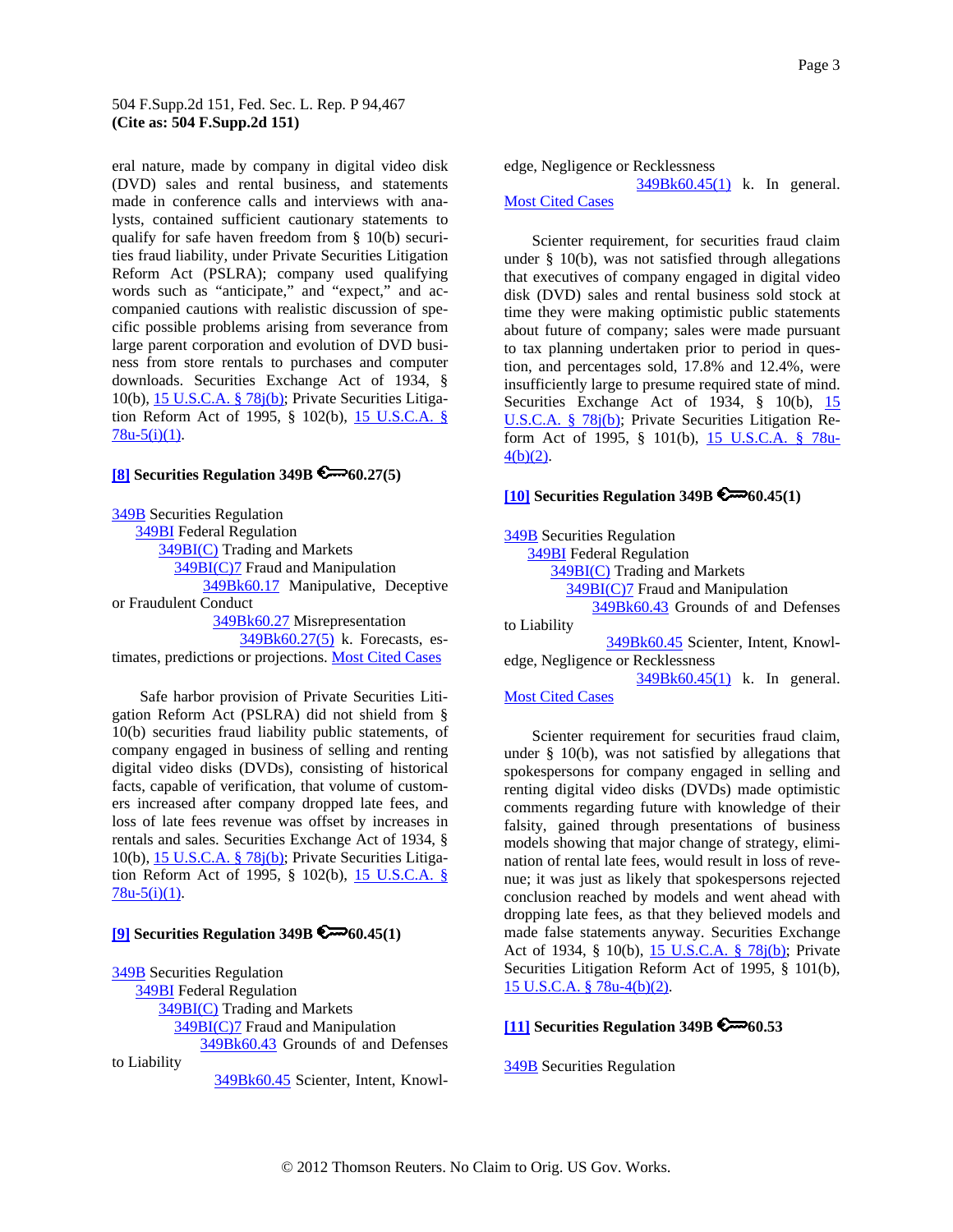<span id="page-3-0"></span> [349BI](http://www.westlaw.com/KeyNumber/Default.wl?rs=dfa1.0&vr=2.0&CMD=KEY&DocName=349BI%28C%29) Federal Regulation [349BI\(C\)](http://www.westlaw.com/KeyNumber/Default.wl?rs=dfa1.0&vr=2.0&CMD=KEY&DocName=349BI%28C%297) Trading and Markets [349BI\(C\)7](http://www.westlaw.com/KeyNumber/Default.wl?rs=dfa1.0&vr=2.0&CMD=KEY&DocName=349Bk60.50) Fraud and Manipulation [349Bk60.50](http://www.westlaw.com/KeyNumber/Default.wl?rs=dfa1.0&vr=2.0&CMD=KEY&DocName=349Bk60.53) Pleading [349](http://www.westlaw.com/Digest/Default.wl?rs=dfa1.0&vr=2.0&CMD=MCC&DocName=349Bk60.53)Bk60.53 k. Misrepresentation. Most Cited Cases

crease revenue. Securities Exchange Act of 1934, § 10(b), 15 U.S.C.A. § 78j(b). Investors failed to adequately allege loss causation, when bringing securities fraud claim under § 10(b), when they cited announcement of earnings below anticipated levels by company in business of selling and renting digital video disks (DVDs), followed by immediate drop in value of stock, without showing that curative statement was made as part of earnings disclosure connecting loss to specific claim made by investors, that company fraudulently predicted that changes in business strategy would in-

### **[12] Securities Regulation 349B 60.40**

[349B](http://www.westlaw.com/KeyNumber/Default.wl?rs=dfa1.0&vr=2.0&CMD=KEY&DocName=349BI) Securities Regulation **[349BI](http://www.westlaw.com/KeyNumber/Default.wl?rs=dfa1.0&vr=2.0&CMD=KEY&DocName=349BI%28C%29)** Federal Regulation [349BI\(C\)](http://www.westlaw.com/KeyNumber/Default.wl?rs=dfa1.0&vr=2.0&CMD=KEY&DocName=349BI%28C%297) Trading and Markets [349BI\(C\)7](http://www.westlaw.com/KeyNumber/Default.wl?rs=dfa1.0&vr=2.0&CMD=KEY&DocName=349Bk60.39) Fraud and Manipulation [349Bk60.39](http://www.westlaw.com/KeyNumber/Default.wl?rs=dfa1.0&vr=2.0&CMD=KEY&DocName=349Bk60.40) Persons Liable [349Bk60.40](http://www.westlaw.com/Digest/Default.wl?rs=dfa1.0&vr=2.0&CMD=MCC&DocName=349Bk60.40) k. In general; control persons. Most Cited Cases

Act of 1934, §§ 10(b), 20(a), 15 U.S.C.A. §§ 78j(b), Failure to state claim that company in business of selling and renting digital video disks (DVDs), and its principals, engaged in securities fraud in violation of § 10(b), precluded claim of control person liability under Securities Exchange Act. Securities Exchange 78t(a).

**\*154** [Joshua M. Lifshitz,](http://www.westlaw.com/Find/Default.wl?rs=dfa1.0&vr=2.0&DB=PROFILER-WLD&DocName=0220346501&FindType=h) [Peter D. Bull,](http://www.westlaw.com/Find/Default.wl?rs=dfa1.0&vr=2.0&DB=PROFILER-WLD&DocName=0218904501&FindType=h) Bull & Lifshitz, [Michael Miarmi,](http://www.westlaw.com/Find/Default.wl?rs=dfa1.0&vr=2.0&DB=PROFILER-WLD&DocName=0370533001&FindType=h) [Peter Seidman](http://www.westlaw.com/Find/Default.wl?rs=dfa1.0&vr=2.0&DocName=0147760801&FindType=h), [Steven G.](http://www.westlaw.com/Find/Default.wl?rs=dfa1.0&vr=2.0&DB=PROFILER-WLD&DocName=0153843801&FindType=h)  [Schulman,](http://www.westlaw.com/Find/Default.wl?rs=dfa1.0&vr=2.0&DB=PROFILER-WLD&DocName=0153843801&FindType=h) Milberg Weiss & Bershad, [Barry A.](http://www.westlaw.com/Find/Default.wl?rs=dfa1.0&vr=2.0&DB=PROFILER-WLD&DocName=0107869901&FindType=h) [Weprin](http://www.westlaw.com/Find/Default.wl?rs=dfa1.0&vr=2.0&DB=PROFILER-WLD&DocName=0107869901&FindType=h), Milberg Weiss & Bershad, [Michael A.](http://www.westlaw.com/Find/Default.wl?rs=dfa1.0&vr=2.0&DB=PROFILER-WLD&DocName=0318848401&FindType=h)  [Swick](http://www.westlaw.com/Find/Default.wl?rs=dfa1.0&vr=2.0&DB=PROFILER-WLD&DocName=0318848401&FindType=h), Law Offices of Michael A. Swick, Brian [Murray](http://www.westlaw.com/Find/Default.wl?rs=dfa1.0&vr=2.0&DB=PROFILER-WLD&DocName=0181625901&FindType=h), [Jacqueline Sailer](http://www.westlaw.com/Find/Default.wl?rs=dfa1.0&vr=2.0&DB=PROFILER-WLD&DocName=0217902001&FindType=h), Rabin & Peckel, [Eric J.](http://www.westlaw.com/Find/Default.wl?rs=dfa1.0&vr=2.0&DB=PROFILER-WLD&DocName=0320287301&FindType=h)  [Belfi,](http://www.westlaw.com/Find/Default.wl?rs=dfa1.0&vr=2.0&DB=PROFILER-WLD&DocName=0320287301&FindType=h) [Marvin L. Frank](http://www.westlaw.com/Find/Default.wl?rs=dfa1.0&vr=2.0&DB=PROFILER-WLD&DocName=0261091401&FindType=h), Murray Frank & Sailer LLP, [Andrei V. Rado,](http://www.westlaw.com/Find/Default.wl?rs=dfa1.0&vr=2.0&DB=PROFILER-WLD&DocName=0318846401&FindType=h) Labaton Sucharow & Rudoff, New York, NY, [Randall K. Pulliam,](http://www.westlaw.com/Find/Default.wl?rs=dfa1.0&vr=2.0&DB=PROFILER-WLD&DocName=0250009001&FindType=h) Baron & Budd, Dallas, TX, [Clinton D. Howie](http://www.westlaw.com/Find/Default.wl?rs=dfa1.0&vr=2.0&DB=PROFILER-WLD&DocName=0328579201&FindType=h), Howie Law Firm, Heath, TX, [Seth D. Rigrodsky](http://www.westlaw.com/Find/Default.wl?rs=dfa1.0&vr=2.0&DB=PROFILER-WLD&DocName=0217927801&FindType=h), Milberg Weiss Bershad & Schulman, Wilmington, DE, for Plaintiffs.

[Robert C. Walters](http://www.westlaw.com/Find/Default.wl?rs=dfa1.0&vr=2.0&DB=PROFILER-WLD&DocName=0161545101&FindType=h), Vinson & Elkins, Noel M.B. [Hensley,](http://www.westlaw.com/Find/Default.wl?rs=dfa1.0&vr=2.0&DB=PROFILER-WLD&DocName=0114599301&FindType=h) Haynes & Boone, [David S. Coale](http://www.westlaw.com/Find/Default.wl?rs=dfa1.0&vr=2.0&DB=PROFILER-WLD&DocName=0242664401&FindType=h), [Dena](http://www.westlaw.com/Find/Default.wl?rs=dfa1.0&vr=2.0&DB=PROFILER-WLD&DocName=0317990101&FindType=h)  [Denooyer Stroh](http://www.westlaw.com/Find/Default.wl?rs=dfa1.0&vr=2.0&DB=PROFILER-WLD&DocName=0317990101&FindType=h), Carrington Coleman Sloman & Blumenthal, Dallas, TX, [David R. Woodcock,](http://www.westlaw.com/Find/Default.wl?rs=dfa1.0&vr=2.0&DB=PROFILER-WLD&DocName=0327146901&FindType=h) Vin-son & Elkins, Austin, TX, [Kenneth P. Held](http://www.westlaw.com/Find/Default.wl?rs=dfa1.0&vr=2.0&DB=PROFILER-WLD&DocName=0327124001&FindType=h), Vinson & Elkins, Houston, TX, [Bruce B. Kelson](http://www.westlaw.com/Find/Default.wl?rs=dfa1.0&vr=2.0&DB=PROFILER-WLD&DocName=0104821701&FindType=h), Shearman & Sterling, San Francisco, CA, [Brian Howard Polo](http://www.westlaw.com/Find/Default.wl?rs=dfa1.0&vr=2.0&DB=PROFILER-WLD&DocName=0242751201&FindType=h)[voy](http://www.westlaw.com/Find/Default.wl?rs=dfa1.0&vr=2.0&DB=PROFILER-WLD&DocName=0242751201&FindType=h), [Stuart J. Baskin](http://www.westlaw.com/Find/Default.wl?rs=dfa1.0&vr=2.0&DB=PROFILER-WLD&DocName=0151515601&FindType=h), Shearman & Sterling, New York, NY, for Defendants.

#### *ORDER*

### DAVID C. GODBE[Y, District Judge.](http://www.westlaw.com/Find/Default.wl?rs=dfa1.0&vr=2.0&DB=1000546&DocName=15USCAS77A&FindType=L)

[Before the Court are Defendants Blockbuster,](http://www.westlaw.com/Find/Default.wl?rs=dfa1.0&vr=2.0&DB=1000546&DocName=15USCAS77A&FindType=L)  [Inc. \("Blockbuster"\), John F. Antioco, Larry Zine,](http://www.westlaw.com/Find/Default.wl?rs=dfa1.0&vr=2.0&DB=1000546&DocName=15USCAS77A&FindType=L)  [Jackie M. Clegg, Linda Griego, John L. Muething,](http://www.westlaw.com/Find/Default.wl?rs=dfa1.0&vr=2.0&DB=1000546&DocName=15USCAS77A&FindType=L)  [Viacom, Inc. \("Viacom"\), National Amusements,](http://www.westlaw.com/Find/Default.wl?rs=dfa1.0&vr=2.0&DB=1000546&DocName=15USCAS77A&FindType=L)  [Inc., Richard J. Bressler, Philippe P. Dauman, Mi](http://www.westlaw.com/Find/Default.wl?rs=dfa1.0&vr=2.0&DB=1000546&DocName=15USCAS77A&FindType=L)[chael D. Fricklas, and Sumner M. Redstone's motions](http://www.westlaw.com/Find/Default.wl?rs=dfa1.0&vr=2.0&DB=1000546&DocName=15USCAS77A&FindType=L)  [to dismiss \[49 & 50\]. Plaintiffs Congregation of Ezra](http://www.westlaw.com/Find/Default.wl?rs=dfa1.0&vr=2.0&DB=1000546&DocName=15USCAS77A&FindType=L)  Sholom, *et al.,* [also seek leave to file their sur-reply](http://www.westlaw.com/Find/Default.wl?rs=dfa1.0&vr=2.0&DB=1000546&DocName=15USCAS77A&FindType=L)  [in opposition to Defendants' motions to dismiss \[64\].](http://www.westlaw.com/Find/Default.wl?rs=dfa1.0&vr=2.0&DB=1000546&DocName=15USCAS77A&FindType=L)  [At bottom, Defendants argue that Class Representa](http://www.westlaw.com/Find/Default.wl?rs=dfa1.0&vr=2.0&DB=1000546&DocName=15USCAS77A&FindType=L)[tive Congregation of Ezra Sholom has failed to state](http://www.westlaw.com/Find/Default.wl?rs=dfa1.0&vr=2.0&DB=1000546&DocName=15USCAS77A&FindType=L)  [a cognizable claim under either the Securities Act of](http://www.westlaw.com/Find/Default.wl?rs=dfa1.0&vr=2.0&DB=1000546&DocName=15USCAS77A&FindType=L)  [1933,](http://www.westlaw.com/Find/Default.wl?rs=dfa1.0&vr=2.0&DB=1000546&DocName=15USCAS77A&FindType=L) 15 U.S.C. § 77a, *et seq.* [\("Securities Act"\), or](http://www.westlaw.com/Find/Default.wl?rs=dfa1.0&vr=2.0&DB=1000546&DocName=15USCAS78A&FindType=L)  [the Securities Exchange Act of 1934, 1](http://www.westlaw.com/Find/Default.wl?rs=dfa1.0&vr=2.0&DB=1000546&DocName=15USCAS78A&FindType=L)5 U.S.C. § 78a, *et seq.* [\("Exchange Act"\). Accordingly, Defen](http://www.westlaw.com/Find/Default.wl?rs=dfa1.0&vr=2.0&DB=1004365&DocName=USFRCPR12&FindType=L)[dants seek dismissal pursuant to](http://www.westlaw.com/Find/Default.wl?rs=dfa1.0&vr=2.0&DB=1004365&DocName=USFRCPR12&FindType=L) Federal Rule of Civil Procedure 12(b)(6). For reasons explained in greater [detail be](#page-3-0)low, the Court grants Defendants' motions. $\frac{FN1}{FN}$ 

> [FN1.](#page-3-0) The Court also denies Plaintiffs' motion for leave to file a surreply [64]. The proposed surreply simply engages in further argument of issues already joined and briefed.

#### **I. BACKGROUND**

value in, and approximately\*155 95.9% of the total voting power of, Blockbuster. Lead Plaintiffs represent a putative class that purchased Blockbuster shares on the open market between September 8, 2004 and August 9, 2005 (the "Class Period"). Blockbuster, founded in 1985, sells and rents movies and video games in over 8,000 company-owned and franchised stores worldwide and over the Internet through Blockbuster Online. In 1994, Viacom acquired Blockbuster for \$8.4 billion. Following an initial public offering in August 16, 1999, Viacom retained 82.3% of the total equity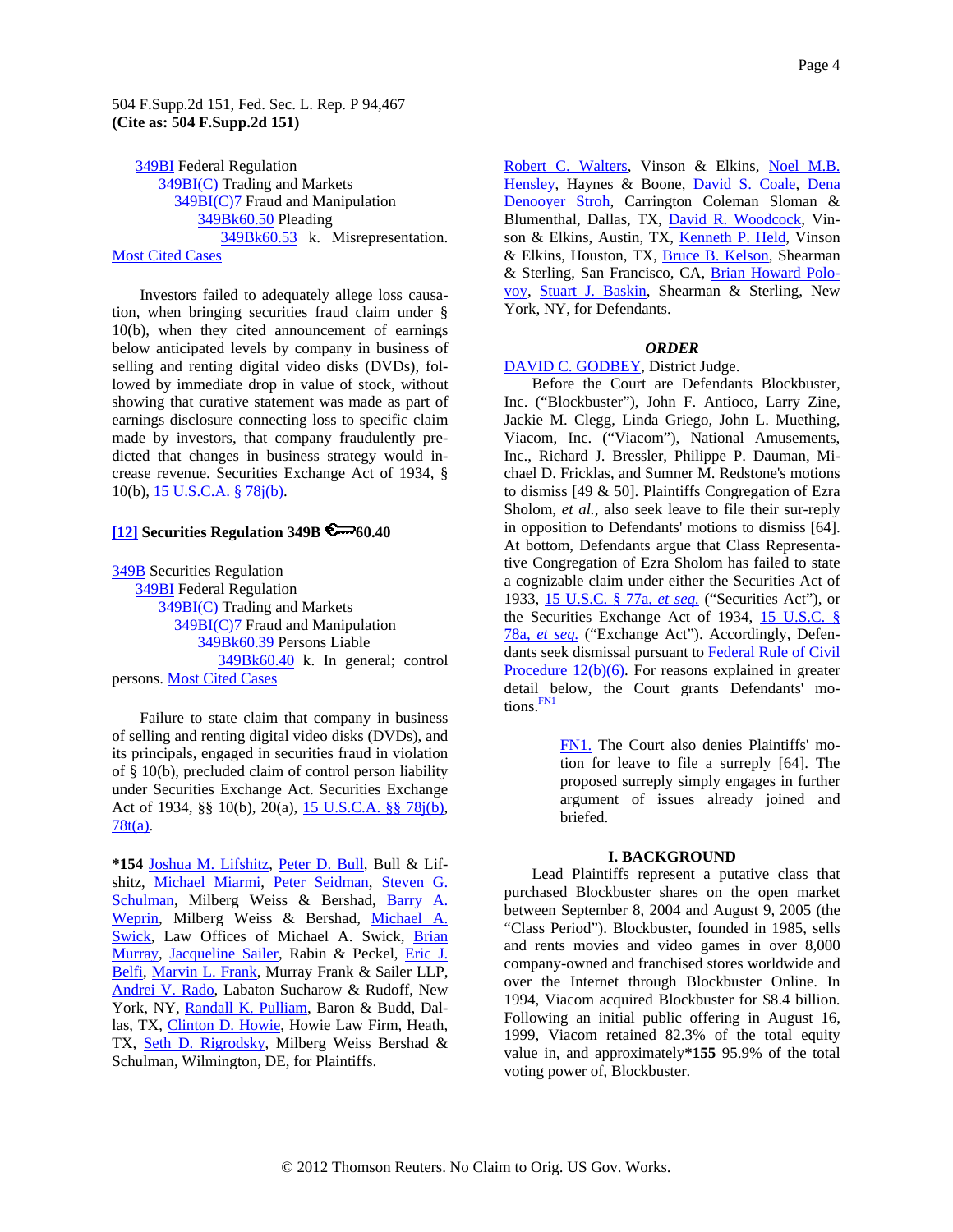<span id="page-4-0"></span>by providing online libraries and direct home delivy at reduced costs. er From 1999 to 2004, the in-home rental and retail movie and game industry rapidly evolved and Blockbuster's hold on the industry began to slip away. Blockbuster faced increased competition from mass market discount retailers, which reflected an industry trend toward DVD sales, rather than rentals. Additionally, alternative sources of home entertainment emerged, including downloadable movies and video on demand services, which offered a wide array of movies from the convenience of one's home. Perhaps most significantly, Internet-based companies, such as Netflix.com, changed the landscape of video rental

On February 10, 2004, Viacom announced it would pursue the divestiture of its 82% interest in Blockbuster through a tax free split-off. In its Exchange Offer Prospectus (the "Prospectus"), Viacom offered to trade Viacom shareholders Blockbuster stock in exchange for up to 27,961,165 shares of Viacom Class A and Class B common stock (the "Exchange Offer"); the Exchange Offer closed on October 5, 2004. A Viacom shareholder electing to participate in the Exchange Offer would receive 5.15 shares of Blockbuster stock, consisting of 2.575 shares of Blockbuster Class A common stock and 2.575 shares of Blockbuster Class B common stock, for each Viacom share (whether Class A or Class B) tendered. By the terms of the offer, Viacom shareholders would receive a 17.6 to 19.2% premium over then-current market prices. On June 18, 2004, Blockbuster announced that it would pay a special cash dividend of \$5.00 per share of common stock, payable September 3, 2004, to shareholders of record at the close of business on August 27, 2004. $\frac{FN2}{FN}$  $\frac{FN2}{FN}$  $\frac{FN2}{FN}$  Viacom received \$738 million in proceeds as a result of the special dividend.

> [FN2.](#page-4-0) "Blockbuster also stated that it received a financing commitment from JPMorgan, Citigroup and Credit Suisse First Boston for a new \$1.45 billion credit facility that would be used to finance the special distribution and replace Blockbuster's current revolving credit facility." Second Amended Complaint ¶ 37 ("Complaint") (internal quotations omitted).

From February 10, 2004 to August 9, 2005,

quacy of cash flow, and Blockbuster's optimism for the future. Blockbuster issued a number of statements touting the Exchange Offer. Around the time of the Exchange Offer, Blockbuster issued a press release explaining the motive for the split-off: "we believe that by becoming a separate company we will be better able to pursue our retailing strategy. Additionally, we believe issuing a special cash distribution will offer value to our stockholders without inhibiting us from executing our plan." Complaint ¶ 37. Other statements, appearing in the Prospectus, for example, discussed Blockbuster's business initiatives, the ade-

for future growth in both revenues and profits." Complaint  $\P$  73. On October 27, 2004, Blockbuster issued a Fourth Quarter and Full Year 2004 Business Outlook in which it announced its expectation that profitability would be down for 4Q:04. The release explained that continued weakness in the rental industry, investments in various initiatives, and higher interest expense of the debt incurred to pay the special dividend would result in the significant decline in profitability. Blockbuster further explained that it intended to invest heavily in the business in 2005, which, combined with lagging rental industry, would adversely affect profitability for 2005 as well. Still, Blockbuster assured shareholders that it "believed" it was "taking the right steps to position Blockbuster

**\*156** On December 14, 2004, Blockbuster unveiled a new "No Late Fee" initiative. Pursuant to this initiative, Blockbuster would stop charging customers a fee for keeping in-store rentals past their due dates. Instead, customers were given a one-week grace period within which to return the movie, and after which Blockbuster would automatically sell the customer the product, less the rental fee. If the customer returned the movie within thirty days, Blockbuster would credit the account with the amount, less a \$1.25 restocking fee. In the press release announcing the initiative, Blockbuster explained that it had been testing a variety of rental options in markets across the country and had conducted exhaustive consumer research. According to Blockbuster, research indicated that in test markets, the "No Late Fee" initiative "increased rental transactions and retail sales [that] offset the lower level of revenues resulting from eliminating fees." Complaint ¶ 79. Blockbuster concluded that the initiative would "be a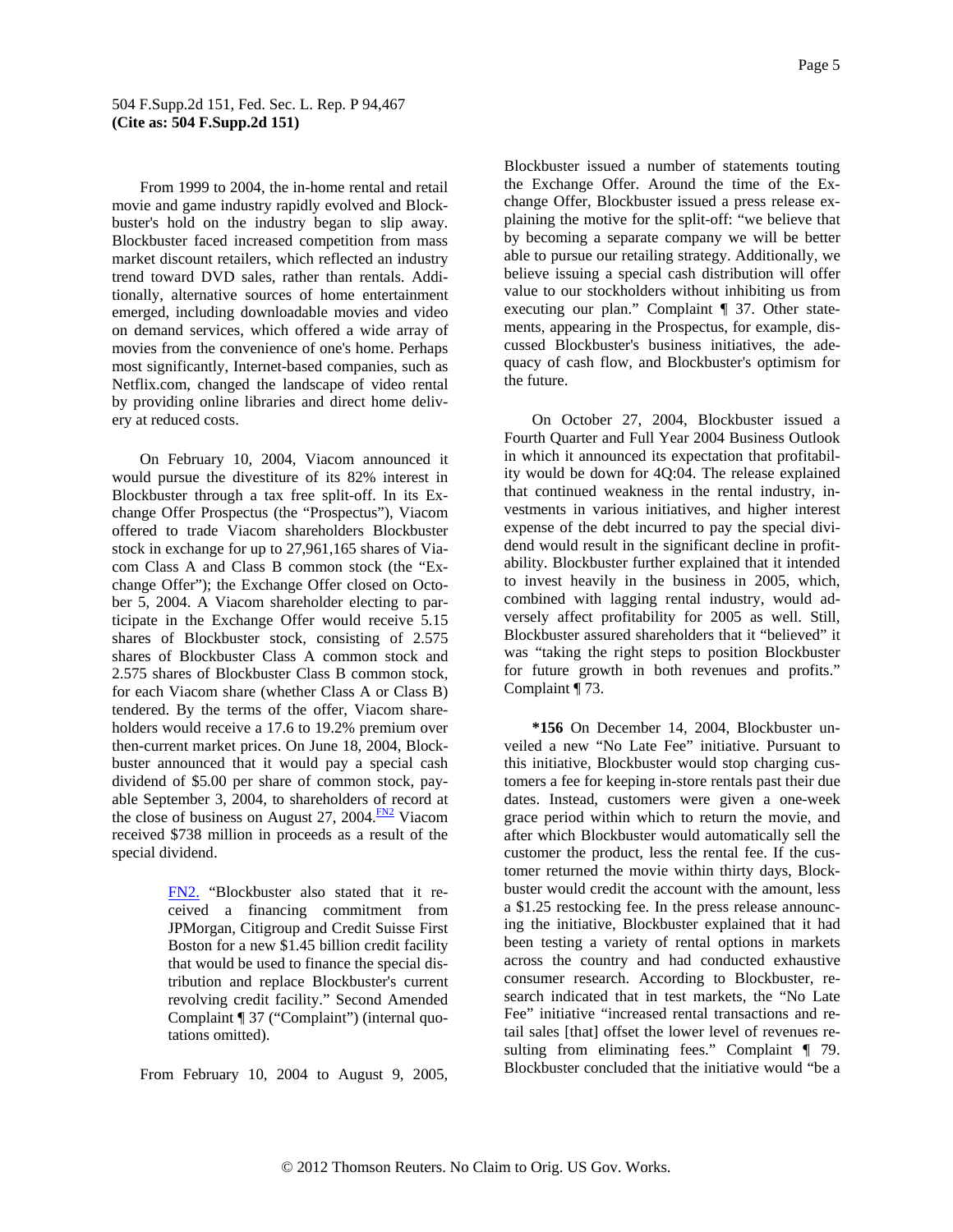<span id="page-5-0"></span>key to growth in the future," and would "enable [it] to revitalize [its] core rental business." Complaint ¶ 0. 8

adequate cash flow to pursue the proposed initiatives.<sup>FN3</sup> On March 29, 2005, Blockbuster filed its Form 10-K (the "10-K") for the fiscal year ending December 31, 2004, in which Blockbuster provided further financial overview. Blockbuster noted that during 2004 it successfully launched Blockbuster Online and that it believed that the various initiatives would provide growth opportunities and complement the continually declining rental business. Also, the 10-K reiterated Blockbuster's belief that it would "compete effectively as an independent company and that separation from Viacom ha[d] better positioned [Blockbuster] to pursue [its] unique corporate goals and growth opportunities ...." Complaint ¶ 90. The 10-K further reiterated Blockbuster's expectation to have

> [FN3.](#page-5-0) On April 18, 2005, Antioco issued a letter to Carl Icahn, one of Blockbuster's largest individual investors, responding to a letter initially sent by Icahn in which he accused Antioco of conducting a "spending spree." In the response to Icahn, Antioco conveyed Blockbuster's belief that the initiatives were working and that abandoning the strategy would be shortsighted and would result in a precipitous drop in future cash flow, from which there would be no recovery. Complaint ¶ 93. Plaintiffs contend the statements in Antioco's response were materially false. *Id.*

Finally, on August 9, 2005, Blockbuster made an announcement that Plaintiffs allege revealed facts about Blockbuster's financial health that had previously been actively concealed (the "August 9 Announcement"). That day, Blockbuster reported a net loss of \$57.2 million, or \$0.31 per share, for the second quarter of 2005. Moreover, Blockbuster reported a 5.2% decline in total rental revenues and a decrease in gross profits, rental gross profits, and rental gross margins of 11.5%, 10.0%, and 600 basis points, respectively, during 2Q:05. Blockbuster attributed these declines to lower gross margins from Blockbuster Online and the combination of decreasing revenues per transaction and increasing product purchases resulting from "No Late Fees" and subscrip-

negotiated with lenders to prevent a high debt ratio from triggering default on a line of credit. tion-based memberships. Furthermore, Blockbuster withdrew its full-year forecast and stated that it had

10b-5 promulgated under the Exchange Act by the SEC. Following the August 9 Announcement, the price of Blockbuster stock dropped. On the day of the announcement Blockbuster Class A common stock fell \$0.92, or 11%, from \$8.01 to \$7.09 per share, on a trading volume of 14,171,000. Similarly, Blockbuster Class B common stock fell \$0.99, or 13%, from \$7.60 to \$6.61. The **\*157** trend continued the following day, resulting in around a 16% loss of value for each Class over a two day period. Plaintiffs filed suit on November 11, 2005, alleging violations of sections 11 and  $12(a)(2)$  of the Securities Act, sections 10(b) and 20(a) of the Exchange Act, and Rule

omissions) was revealed to the market by the August Announcement. 9 At bottom, Plaintiffs argue that Defendants engaged in materially fraudulent conduct that caused Plaintiffs to purchase Blockbuster shares from September 8, 2004 to August 9, 2005 at artificially inflated prices, which ultimately led to a significant loss when the fraudulent conduct was revealed and the price of the shares dropped. Specifically, Plaintiffs argue that Defendants did not disclose the true state of Blockbuster's cash flow position at any time, including in the Prospectus. Plaintiffs contend that Blockbuster was aware but did not disclose that an internal cash flow analysis showed that after paying the special dividend, Blockbuster would lack sufficient cash to pursue the initiatives described in the Prospectus. Therefore, the statements presented investors with a falsely positive outlook on the Exchange Offer and on Blockbuster's financial position. Plaintiffs argue that such misstatements and omissions were prevalent throughout the class period and were knowingly or recklessly made. According to Plaintiffs, the falsity of Defendants' statements (or

Plaintiffs further argue that Defendants made materially false statements (or omitted material facts) in relation to the "No Late Fees" initiative. Plaintiffs contend that Blockbuster understated the research and the markets in which the "No Late Fees" initiative was tested. According to Plaintiffs, Blockbuster was understocked with product in the test markets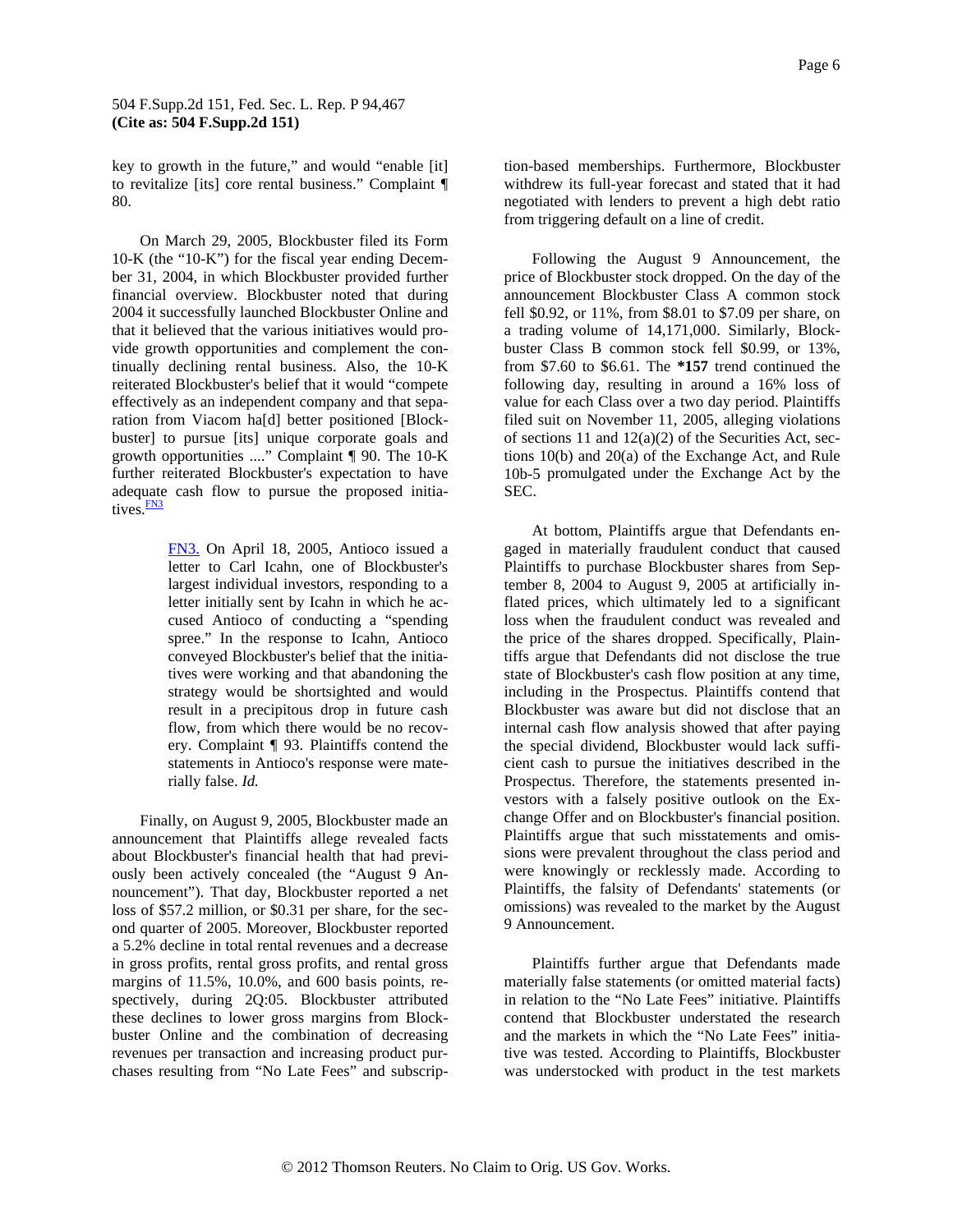and compensated by borrowing inventory from surrounding areas in order to make up for the gap in inventory that occurred as a result of customers' extended retention of the product. This, together with the decrease in revenue generated from late fees and lack of appreciable increase in memberships, according to the Plaintiffs, was a clear indicator of the program's failure. Blockbuster nonetheless continued publicly, and optimistically, to tout the initiative. Furthermore, Plaintiffs contend that Chief Executive Officer Antioco was presented with financial models showing that the initiative would lose money, but refused to acknowledge that it would yield negative results. Because Antioco nonetheless conveyed optimism in the "No Late Fees" initiative, Plaintiffs contend that Blockbuster disseminated false and misleading information that touted the company's capability to implement the initiative as well as its anticipated success.

Period\*158 but were masked by Blockbuster's improper accounting. Finally, Plaintiffs allege that certain post-Class Period events are relevant to this case. On March 9, 2006, Blockbuster announced that, due to an accounting misclassification, it would reclassify cash flows relating to the purchase of videos for its rental library contained in its financial statements dating back to 2003. Blockbuster had previously classified the purchases as an investing cash outflow and rental library assets as a noncurrent asset. However, as a result of discussions with the SEC, "the Company ... determined that rental library purchases should be classified as an operating cash outflow ... and that rental library assets should be classified as a current asset ...." Complaint ¶ 103. Plaintiffs argue that the restatement made clear that many of Blockbuster's financial problems, which allegedly were revealed in the August 9 Announcement, existed during the Class

Defendants argue that Plaintiffs' claims must be dismissed. First, Defendants contend that Plaintiffs' sections 11 and  $12(a)(2)$  claims must be dismissed pursuant to [Federal Rule of Civil Procedure 12\(b\)\(1\)](http://www.westlaw.com/Find/Default.wl?rs=dfa1.0&vr=2.0&DB=1004365&DocName=USFRCPR12&FindType=L) because Plaintiffs lack standing to sue. Next, Defendants contend that Plaintiffs' Exchange Act claims must be dismissed pursuant to  $Rule 12(b)(6)$  because, among other things, Defendants' statements are protected under the Private Securities Litigation Reform Act ("PSLRA"), [15 U.S.C. 78u,](http://www.westlaw.com/Find/Default.wl?rs=dfa1.0&vr=2.0&DB=1000546&DocName=15USCAS78U&FindType=L) *[et seq.,](http://www.westlaw.com/Find/Default.wl?rs=dfa1.0&vr=2.0&DB=1000546&DocName=15USCAS78U&FindType=L)* and because Plaintiffs failed to allege loss causation as required

by the PSLRA and the Supreme Court in *[Dura](http://www.westlaw.com/Find/Default.wl?rs=dfa1.0&vr=2.0&DB=708&FindType=Y&SerialNum=2006478482)  [Pharm., Inc. v. Broudo,](http://www.westlaw.com/Find/Default.wl?rs=dfa1.0&vr=2.0&DB=708&FindType=Y&SerialNum=2006478482)* [544 U.S. 336, 125 S.Ct.](http://www.westlaw.com/Find/Default.wl?rs=dfa1.0&vr=2.0&DB=708&FindType=Y&SerialNum=2006478482)  [1627, 161 L.Ed.2d 577 \(2005\)](http://www.westlaw.com/Find/Default.wl?rs=dfa1.0&vr=2.0&DB=708&FindType=Y&SerialNum=2006478482). For reasons explained below, the Court grants Defendants' motions to dismiss.

# **II. LEGAL STANDARDS**

Under Rule  $12(b)(1)$ , the court may dismiss a case for "lack of jurisdiction over the subject matter." [FED. R. CIV. P. 12\(b\)\(1\).](http://www.westlaw.com/Find/Default.wl?rs=dfa1.0&vr=2.0&DB=1004365&DocName=USFRCPR12&FindType=L) Whenever it appears by suggestion of the parties or otherwise that a court lacks jurisdiction over an action's subject matter, the court must dismiss the action. FED. R. CIV. P.  $12(h)(3)$ .

Under  $\frac{\text{Rule } 12(b)(6)}{\text{The count}}$ , the court may dismiss a case for "failure to state a claim upon which relief can be granted." FED. R. CIV. P.  $12(b)(6)$ . To survive a motion to dismiss, a complaint must include some factual allegations to support the elements of the asserted claim. As the Supreme Court recently explained, "a complaint attacked by a Rule  $12(b)(6)$ motion to dismiss does not need detailed factual allegations." However, "a plaintiff's obligation to provide the 'grounds' of his 'entitle[ment] to relief' requires more than labels and conclusions, and a formulaic recitation of the elements of a cause of action will not do ...." *[Bell Atlantic Corp. v. Twombly,](http://www.westlaw.com/Find/Default.wl?rs=dfa1.0&vr=2.0&DB=708&FindType=Y&ReferencePositionType=S&SerialNum=2012293296&ReferencePosition=1964)* [550 U.S. 544,](http://www.westlaw.com/Find/Default.wl?rs=dfa1.0&vr=2.0&DB=708&FindType=Y&ReferencePositionType=S&SerialNum=2012293296&ReferencePosition=1964)  [127 S.Ct. 1955, 1964-65, 167 L.Ed.2d 929 \(2007\)](http://www.westlaw.com/Find/Default.wl?rs=dfa1.0&vr=2.0&DB=708&FindType=Y&ReferencePositionType=S&SerialNum=2012293296&ReferencePosition=1964). Therefore, a complaint must include "enough [factual allegations] to raise a right to relief above the speculative level ...." *[Id.](http://www.westlaw.com/Find/Default.wl?rs=dfa1.0&vr=2.0&FindType=Y&SerialNum=2012293296)* [at 1965.](http://www.westlaw.com/Find/Default.wl?rs=dfa1.0&vr=2.0&FindType=Y&SerialNum=2012293296) If the complaint is lacking, dismissal is appropriate. *See [Collins v. Morgan](http://www.westlaw.com/Find/Default.wl?rs=dfa1.0&vr=2.0&DB=506&FindType=Y&ReferencePositionType=S&SerialNum=2000479258&ReferencePosition=498)  [Stanley Dean Witter,](http://www.westlaw.com/Find/Default.wl?rs=dfa1.0&vr=2.0&DB=506&FindType=Y&ReferencePositionType=S&SerialNum=2000479258&ReferencePosition=498)* [224 F.3d 496, 498 \(5th](http://www.westlaw.com/Find/Default.wl?rs=dfa1.0&vr=2.0&DB=506&FindType=Y&ReferencePositionType=S&SerialNum=2000479258&ReferencePosition=498)  [Cir.2000\);](http://www.westlaw.com/Find/Default.wl?rs=dfa1.0&vr=2.0&DB=506&FindType=Y&ReferencePositionType=S&SerialNum=2000479258&ReferencePosition=498) *[Blackburn v. City of Marshall,](http://www.westlaw.com/Find/Default.wl?rs=dfa1.0&vr=2.0&DB=506&FindType=Y&ReferencePositionType=S&SerialNum=1995028148&ReferencePosition=931)* [42 F.3d](http://www.westlaw.com/Find/Default.wl?rs=dfa1.0&vr=2.0&DB=506&FindType=Y&ReferencePositionType=S&SerialNum=1995028148&ReferencePosition=931)  [925, 931 \(5th Cir.1995\)](http://www.westlaw.com/Find/Default.wl?rs=dfa1.0&vr=2.0&DB=506&FindType=Y&ReferencePositionType=S&SerialNum=1995028148&ReferencePosition=931) ("[d]ismissal is proper if the complaint lacks an allegation regarding a required element necessary to obtain relief.") (quoting 2A MOORE'S FEDERAL PRACTICE ¶ 12.07 [2.-5], at 12-91 (footnote omitted)). "In ruling on a motion to dismiss in a securities fraud ... action, the court may consider (1) documents attached ... or incorporated into [the complaint], (2) the contents of relevant public disclosure documents required to be filed and actually filed with the SEC, or (3) documents referenced in the complaint." *[In re Alamosa Holdings,](http://www.westlaw.com/Find/Default.wl?rs=dfa1.0&vr=2.0&DB=4637&FindType=Y&ReferencePositionType=S&SerialNum=2006397862&ReferencePosition=840)  [Inc.,](http://www.westlaw.com/Find/Default.wl?rs=dfa1.0&vr=2.0&DB=4637&FindType=Y&ReferencePositionType=S&SerialNum=2006397862&ReferencePosition=840)* [382 F.Supp.2d 832, 840-41 \(N.D.Tex.2005\)](http://www.westlaw.com/Find/Default.wl?rs=dfa1.0&vr=2.0&DB=4637&FindType=Y&ReferencePositionType=S&SerialNum=2006397862&ReferencePosition=840) (citing *[Lovelace v. Softwa](http://www.westlaw.com/Find/Default.wl?rs=dfa1.0&vr=2.0&DB=506&FindType=Y&ReferencePositionType=S&SerialNum=1996072902&ReferencePosition=1017)re Spectrum,* 78 F.3d 1015, 1017-18 (5th Cir.1996)).

Because Plaintiffs assert fraud claims under the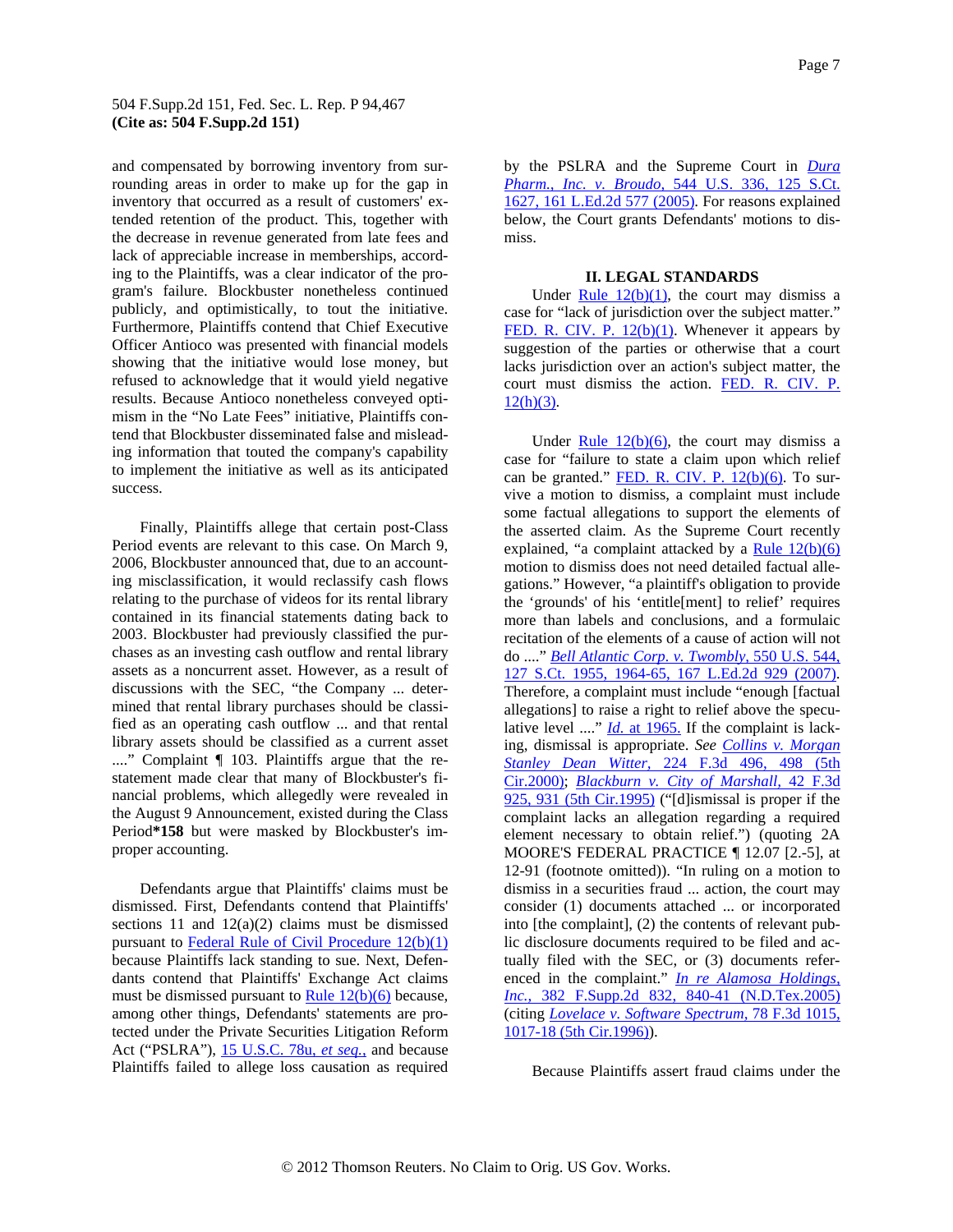<span id="page-7-0"></span>Exchange Act Rule 10(b), they must also satisfy heightened pleading requirements imposed by [Federal Rule of Civil Procedure 9\(b\)](http://www.westlaw.com/Find/Default.wl?rs=dfa1.0&vr=2.0&DB=1004365&DocName=USFRCPR9&FindType=L) and the PSLRA to avoid dismissal. *[ABC Arbitrage Plaintiffs Group v.](http://www.westlaw.com/Find/Default.wl?rs=dfa1.0&vr=2.0&DB=506&FindType=Y&ReferencePositionType=S&SerialNum=2002299999&ReferencePosition=349)  [Tchuruk,](http://www.westlaw.com/Find/Default.wl?rs=dfa1.0&vr=2.0&DB=506&FindType=Y&ReferencePositionType=S&SerialNum=2002299999&ReferencePosition=349)* [291 F.3d 336, 349-50 \(5th Cir.2002\).](http://www.westlaw.com/Find/Default.wl?rs=dfa1.0&vr=2.0&DB=506&FindType=Y&ReferencePositionType=S&SerialNum=2002299999&ReferencePosition=349) [Rule](http://www.westlaw.com/Find/Default.wl?rs=dfa1.0&vr=2.0&DB=1004365&DocName=USFRCPR9&FindType=L)  [9\(b\)](http://www.westlaw.com/Find/Default.wl?rs=dfa1.0&vr=2.0&DB=1004365&DocName=USFRCPR9&FindType=L) requires certain minimum allegations to be pled in securities fraud cases including the specific place, time, and content of the false representations as well as the identity of the individual making the false representations and what the person gained from making the representations. *[Shushany v. Allwaste, Inc.,](http://www.westlaw.com/Find/Default.wl?rs=dfa1.0&vr=2.0&DB=350&FindType=Y&ReferencePositionType=S&SerialNum=1993110395&ReferencePosition=521)* [992](http://www.westlaw.com/Find/Default.wl?rs=dfa1.0&vr=2.0&DB=350&FindType=Y&ReferencePositionType=S&SerialNum=1993110395&ReferencePosition=521)  [F.2d 517, 521 \(5th Cir.1993\).](http://www.westlaw.com/Find/Default.wl?rs=dfa1.0&vr=2.0&DB=350&FindType=Y&ReferencePositionType=S&SerialNum=1993110395&ReferencePosition=521) Additionally, the PSLRA requires complaints in security fraud cases "to specify each statement alleged to have **\*159** been misleading, the reason or reasons why the statement is misleading, and if an allegation regarding the statement or omission is made on information and belief, the complaint shall state with particularity all facts on which that belief is formed." [15 U.S.C. §](http://www.westlaw.com/Find/Default.wl?rs=dfa1.0&vr=2.0&DB=1000546&DocName=15USCAS78U-4&FindType=L&ReferencePositionType=T&ReferencePosition=SP_3fed000053a85)   $78u-4(b)(1)$  (1995). For particularity purposes, a plaintiff must specify the who, what, when, where, and how of their alleged securities fraud. *[AB](http://www.westlaw.com/Find/Default.wl?rs=dfa1.0&vr=2.0&DB=506&FindType=Y&ReferencePositionType=S&SerialNum=2002299999&ReferencePosition=349)C Arbitrage Plaintiffs Group,* 291 F.3d at 349-50.

### **II I. PLAINTIFFS LACK STANDING TO BRING A CLAIM UNDER THE SECURITIES ACT**

ther directly in or traceable to the Exchange Offering and Prospectus. Defendants first argue that Plaintiffs lack standing to sue under sections 11 and  $12(a)(2)$  of the Securities Act. Specifically, Defendants contend that Plaintiffs fail to allege that they acquired shares ei-

[\[1\]](#page-0-0) Section 11 creates liability for the issuance of registration statements containing false material facts or omissions of fact, and provides that "any person acquiring [a] security" issued pursuant to such a statement may sue. 15 U.S.C.  $\S$  77 $k(a)$ . As the Fifth Circuit explained, because "[s]ection 11's liability provisions are expansive," its standing provision is "narrow." *[Krim v. pcOrder.com, Inc.,](http://www.westlaw.com/Find/Default.wl?rs=dfa1.0&vr=2.0&DB=506&FindType=Y&ReferencePositionType=S&SerialNum=2006294118&ReferencePosition=495)* [402 F.3d 489,](http://www.westlaw.com/Find/Default.wl?rs=dfa1.0&vr=2.0&DB=506&FindType=Y&ReferencePositionType=S&SerialNum=2006294118&ReferencePosition=495)  [495 \(5th Cir.2005\)](http://www.westlaw.com/Find/Default.wl?rs=dfa1.0&vr=2.0&DB=506&FindType=Y&ReferencePositionType=S&SerialNum=2006294118&ReferencePosition=495). Section 11's liability provisions create " 'virtually absolute' liability for corporat[e](http://www.westlaw.com/Find/Default.wl?rs=dfa1.0&vr=2.0&FindType=Y&SerialNum=2006294118)  issuers for even innocent material statements ...." *[Id.](http://www.westlaw.com/Find/Default.wl?rs=dfa1.0&vr=2.0&FindType=Y&SerialNum=2006294118)* [at 495.](http://www.westlaw.com/Find/Default.wl?rs=dfa1.0&vr=2.0&FindType=Y&SerialNum=2006294118) Therefore, before a plaintiff may "take advantage of the lower burden of proof and almost strict liability available under § 11, [he or she] must meet higher procedural standards." *[Id.](http://www.westlaw.com/Find/Default.wl?rs=dfa1.0&vr=2.0&FindType=Y&SerialNum=2006294118)* [at 496](http://www.westlaw.com/Find/Default.wl?rs=dfa1.0&vr=2.0&FindType=Y&SerialNum=2006294118) (quoting *[Harden v. Raffensperger, Hughes & Co.,](http://www.westlaw.com/Find/Default.wl?rs=dfa1.0&vr=2.0&DB=345&FindType=Y&ReferencePositionType=S&SerialNum=1996163992&ReferencePosition=766)* [933 F.Supp.](http://www.westlaw.com/Find/Default.wl?rs=dfa1.0&vr=2.0&DB=345&FindType=Y&ReferencePositionType=S&SerialNum=1996163992&ReferencePosition=766)  [763, 766 \(S.D.Ind.1996\)\)](http://www.westlaw.com/Find/Default.wl?rs=dfa1.0&vr=2.0&DB=345&FindType=Y&ReferencePositionType=S&SerialNum=1996163992&ReferencePosition=766). That is, a party must show that it (1) bought directly from the issuer or underwriter in the initial offering, or (2) made an aftermarket purchase and can " 'trace' their shares to the faulty registration" at issue. *Id.* at 495-96.

[\[2\]](#page-0-0) Similar to section 11, section  $12(a)(2)$  creates liability for "any person who offers or sells a security ... by the use of any ... instrument ... which includes" false material facts or omissions of fact. 15 U.S.C. § [77](http://www.westlaw.com/Find/Default.wl?rs=dfa1.0&vr=2.0&DB=1000546&DocName=15USCAS77L&FindType=L&ReferencePositionType=T&ReferencePosition=SP_8b3b0000958a4)*[l](http://www.westlaw.com/Find/Default.wl?rs=dfa1.0&vr=2.0&DB=1000546&DocName=15USCAS77L&FindType=L&ReferencePositionType=T&ReferencePosition=SP_8b3b0000958a4)*[\(a\).](http://www.westlaw.com/Find/Default.wl?rs=dfa1.0&vr=2.0&DB=1000546&DocName=15USCAS77L&FindType=L&ReferencePositionType=T&ReferencePosition=SP_8b3b0000958a4) Unlike section 11, however, section 12(a)(2) limits standing to "the person purchasing from" the seller. *Id.* In other words, section 12(a)(2) standing is more narrow than section 11 standing in that it is limited to shareholders who acquired securities directly in the initial offering; it is not sufficient to allege that the shares can be "traced back" to the offering. Defendants contend that Plaintiffs lack standing under both sections.

[\[3\]](#page-0-0) Rather than deny that they lack standing, Plaintiffs argue that their case is properly before the Court because "Plaintiffs' Securities Act and Exchange Act claims arise largely from the same course of conduct, involve overlapping groups of defendants, and derive from many of the same factual allegations." Response at 7 n.  $4.\overline{FM4}$  In other words, Plaintiffs contend that, even though they lack standing under sections 11 and  $12(a)(2)$ , the Court should allow the Securities Act claims to proceed because they have standing to pursue their Exchange Act claims and because Plaintiffs will adequately represent the class's interest. Unfortunately, Plaintiffs misunderstand the doctrine of standing.

> [FN4.](#page-7-0) Plaintiffs make this argument with regard to section 11. Plaintiffs fail to discuss standing at all with regard to section  $12(a)(2)$ . The Court will assume that Plaintiffs' argument applies equally to standing under section 12.

Standing is an "aspect of justiciability"  $\frac{FN5}{FN5}$  $\frac{FN5}{FN5}$  $\frac{FN5}{FN5}$  that asks "whether the person whose **\*160** standing is challenged is a proper party to request an adjudication of a particular issue." *[Flast v. Cohen,](http://www.westlaw.com/Find/Default.wl?rs=dfa1.0&vr=2.0&DB=708&FindType=Y&SerialNum=1968131219)* [392 U.S.](http://www.westlaw.com/Find/Default.wl?rs=dfa1.0&vr=2.0&DB=708&FindType=Y&SerialNum=1968131219)  [83, 99-100, 88 S.Ct. 1942, 20 L.Ed.2d 947 \(1968\).](http://www.westlaw.com/Find/Default.wl?rs=dfa1.0&vr=2.0&DB=708&FindType=Y&SerialNum=1968131219) If a party lacks standing, a court lacks the authority to render a judgment. [U.S. CONST. art. III, § 2, cl. 1.](http://www.westlaw.com/Find/Default.wl?rs=dfa1.0&vr=2.0&DB=1000546&DocName=USCOARTIIIS2CL1&FindType=L) While the Class may well include unnamed class members who have standing to pursue claims under sections 11 and  $12(a)(2)$ , none of those putative class members is a named plaintiff. Plaintiffs therefore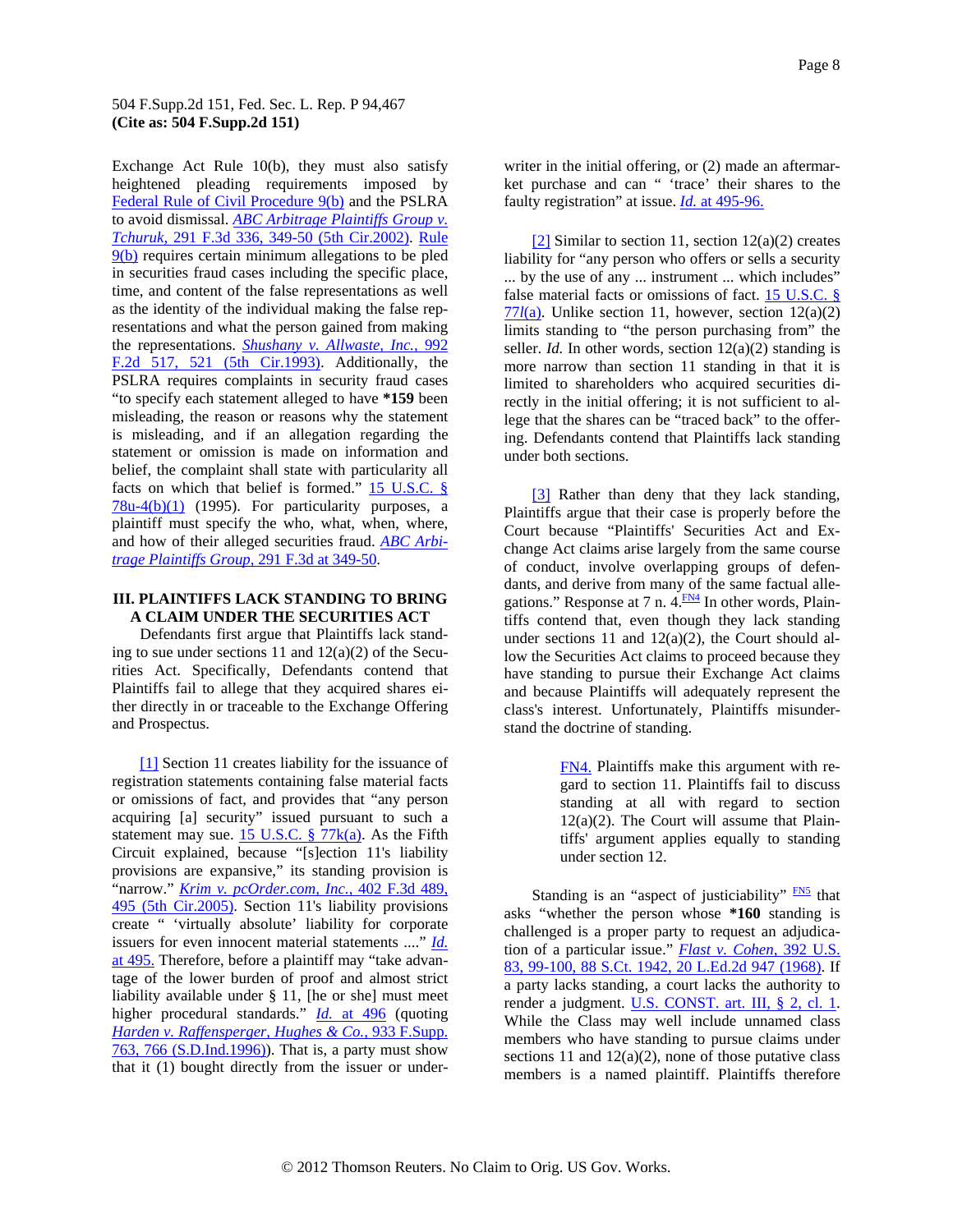<span id="page-8-0"></span>lack standing to assert a section 11 and  $12(a)(2)$ claim; "a plaintiff who lacks standing to sue a defendant may not acquire such status through class representation." *[Matte v. Sunshine Mobile Homes, Inc.,](http://www.westlaw.com/Find/Default.wl?rs=dfa1.0&vr=2.0&DB=4637&FindType=Y&ReferencePositionType=S&SerialNum=2003491572&ReferencePosition=826)* [270 F.Supp.2d 805, 826 \(W.D.La.2003\)](http://www.westlaw.com/Find/Default.wl?rs=dfa1.0&vr=2.0&DB=4637&FindType=Y&ReferencePositionType=S&SerialNum=2003491572&ReferencePosition=826) (citing *[Weiner v. Bank of Ki](http://www.westlaw.com/Find/Default.wl?rs=dfa1.0&vr=2.0&DB=345&FindType=Y&ReferencePositionType=S&SerialNum=1973105359&ReferencePosition=694)ng of Prussia,* 358 F.Supp. 684, 694 (E.D.Pa.1973)).

> [FN5.](#page-7-0) "Justiciability is the term of art employed to give expression to [the] dual limitation placed upon federal courts by the case-and-controversy doctrine." *[Flast v.](http://www.westlaw.com/Find/Default.wl?rs=dfa1.0&vr=2.0&DB=708&FindType=Y&SerialNum=1968131219)  [Cohen,](http://www.westlaw.com/Find/Default.wl?rs=dfa1.0&vr=2.0&DB=708&FindType=Y&SerialNum=1968131219)* [392 U.S. 83, 95, 88 S.Ct. 1942, 20](http://www.westlaw.com/Find/Default.wl?rs=dfa1.0&vr=2.0&DB=708&FindType=Y&SerialNum=1968131219)  [L.Ed.2d 947 \(1968\)](http://www.westlaw.com/Find/Default.wl?rs=dfa1.0&vr=2.0&DB=708&FindType=Y&SerialNum=1968131219). That dual limitations are: (1) the limit on the federal courts' "business" to "questions presented in an adversary context and in a form historically viewed as capable of resolution through the judicial process" and (2) the judiciary's limited role "in a tripartite allocation of power to assure that the federal courts will not intrude into areas committed to the other branches of government." *Id.* at 94-95, 88 S.Ct. 1942.

[\[4\]](#page-1-0) Alternatively, Plaintiffs request that the Court allow them to disseminate a notice to the members of the putative class so that they can ameliorate any standing deficiency. Plaintiffs' request is too late. This case was filed over 19 months ago, on November 10, 2005, affording Plaintiffs ample time and opportunity to cure any anticipated procedural defect. Moreover, a motion to dismiss is a dispositive motion for the benefit of the defendant, not a trial run for the plaintiff that provides an opportunity to submit an argument followed by subsequent curative responses depending on the relative strengths or weaknesses of his or her case. Accordingly, the Court denies Plaintiffs' request and dismisses Plaintiffs' section 11 and  $12(a)(2)$  Securities Act claims for lack of standing.

# **IV. PLAINTIFFS FAIL TO STATE A CLAIM UNDER THE EXCHANGE ACT**

Next, Defendants argue that Plaintiffs fail to state a claim under section 10(b) of the Exchange Act, [15 U.S.C. § 78j\(b\)](http://www.westlaw.com/Find/Default.wl?rs=dfa1.0&vr=2.0&DB=1000546&DocName=15USCAS78J&FindType=L&ReferencePositionType=T&ReferencePosition=SP_a83b000018c76) ("section 10(b)"). Section 10(b) prohibits the "use or employ, in connection with the purchase or sale of any security ..., [of] any manipulative or deceptive device or contrivance in contravention of such rules and regulations as the [SEC] may prescribe as necessary or appropriate in

(a) To employ any device, scheme, or artifice to defraud,

cumstances under which they were made, not misleading, or (b) To make any untrue statement of a material fact or to omit to state a material fact necessary in order to make the statements made, in the light of the cir-

fraud or deceit upon any person, in connection with the purchase or sale of any security. (c) To engage in any act, practice, or course of business which operates or would operate as a

# 17 C.F.R. § 240.10b-5 .

To establish section 10(b) liability in a private right of action-and, therefore, survive a motion to dismiss-the PSLRA requires that a private plaintiff must meet certain minimum pleading requirements. That is, a plaintiff must plead (1) a material misrepresentation or omission, (2) made with scienter, (3) in connection with the purchase or sale of a security, (4) upon which the plaintiffs relied, (5) proximately **\*161** resulting in an economic loss, i.e., "loss causation." *[Dura,](http://www.westlaw.com/Find/Default.wl?rs=dfa1.0&vr=2.0&DB=708&FindType=Y&SerialNum=2006478482)* [544 U.S. 336, 341-42, 125 S.Ct. 1627.](http://www.westlaw.com/Find/Default.wl?rs=dfa1.0&vr=2.0&DB=708&FindType=Y&SerialNum=2006478482) The PSLRA also provides a "safe harbor" from liability for a forward looking statement when it is (1) "identified as a forward-looking statement, and is accompanied by meaningful cautionary statements identifying important factors that could cause actual results to differ materially," or  $(2)$  "immaterial." 15 U.S.C. §  $78u-5(c)(1)$ . The PSLRA safe harbor also applies where a plaintiff fails to allege that the statement was made with "actual knowledge" that it was "false or misleading."  $\underline{15 \text{ U.S.C. } }$   $\overline{8 \text{ 78u-5(c)}}$ . However, if the alleged misrepresentation or omission is deemed immaterial or if it "qualifies as 'forward-looking' and is accompanied by sufficient cautionary language, a defendant's statement is protected regardless of the actual state of mind." [FN6](#page-8-0) *[Miller v. Champion Enters.,](http://www.westlaw.com/Find/Default.wl?rs=dfa1.0&vr=2.0&DB=506&FindType=Y&ReferencePositionType=S&SerialNum=2003684552&ReferencePosition=672)  [Inc.,](http://www.westlaw.com/Find/Default.wl?rs=dfa1.0&vr=2.0&DB=506&FindType=Y&ReferencePositionType=S&SerialNum=2003684552&ReferencePosition=672)* [346 F.3d 660, 672 \(6th Cir.2003\)](http://www.westlaw.com/Find/Default.wl?rs=dfa1.0&vr=2.0&DB=506&FindType=Y&ReferencePositionType=S&SerialNum=2003684552&ReferencePosition=672); *see also [Southland Sec. Corp. v. INSpire I](http://www.westlaw.com/Find/Default.wl?rs=dfa1.0&vr=2.0&DB=506&FindType=Y&ReferencePositionType=S&SerialNum=2004278488&ReferencePosition=371)ns. Solutions,* 365 F.3d 353, 371-72 (5th Cir.2004).

> [FN6.](#page-8-0) In addition to the protections above, the PSLRA safe harbor applies where a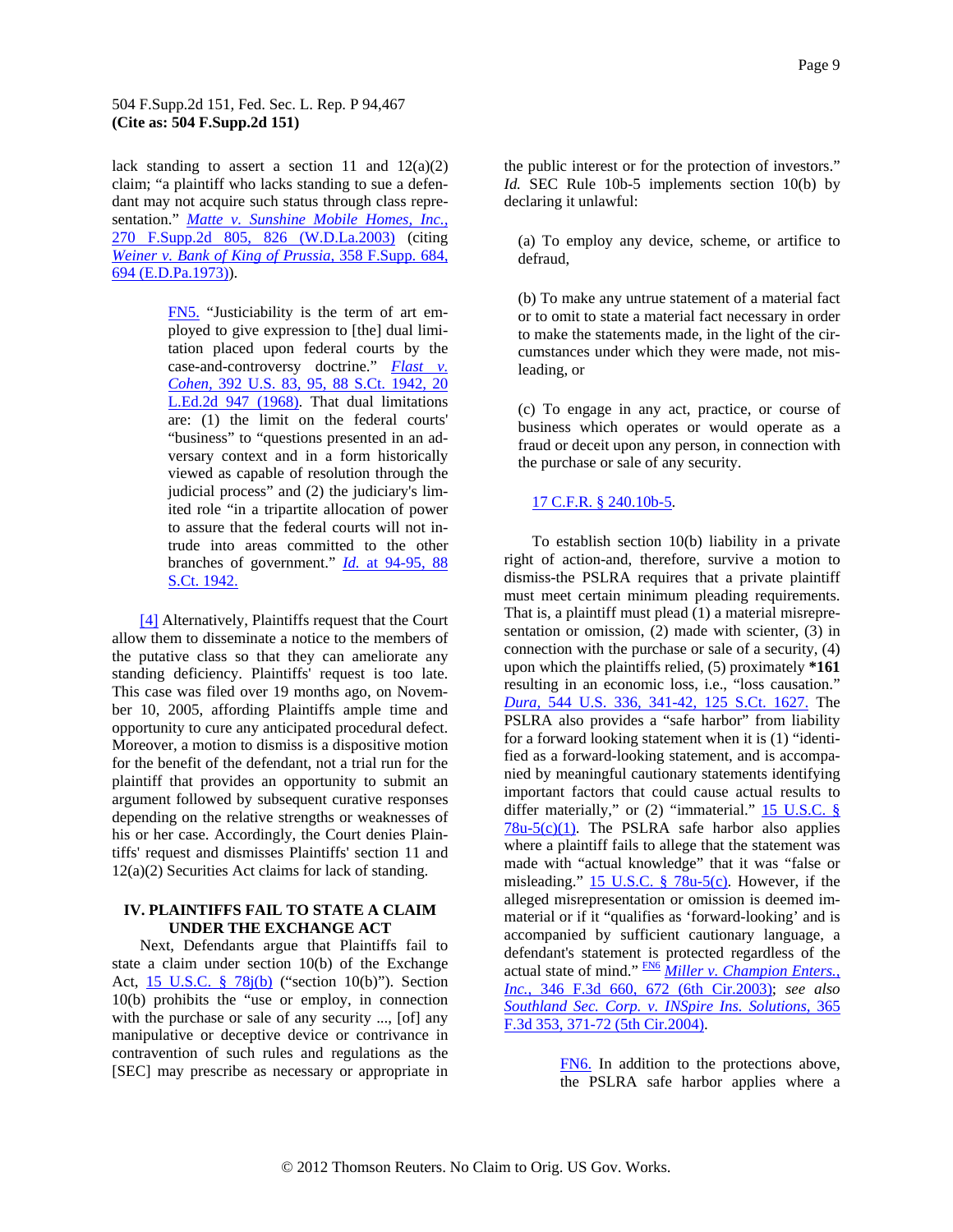<span id="page-9-0"></span>plaintiff fails to prove that the statement was made with "actual knowledge" that it was "false or misleading."  $15$  U.S.C. § 78u-5(c). The statute is worded disjunctively-that is, the safe harbor applies if the forward looking is accompanied by meaningful cautionary language, *or* if a plaintiff fails to prove that it was made with "actual knowledge" that it was false or misleading. Therefore, courts have held that if a forward looking statement is accompanied by meaningful cautionary language, the "state of mind is irrelevant." *[Blockbuster,](http://www.westlaw.com/Find/Default.wl?rs=dfa1.0&vr=2.0&DB=999&FindType=Y&SerialNum=2004367758)* [2004 WL 884308, at](http://www.westlaw.com/Find/Default.wl?rs=dfa1.0&vr=2.0&DB=999&FindType=Y&SerialNum=2004367758)  [\\*2;](http://www.westlaw.com/Find/Default.wl?rs=dfa1.0&vr=2.0&DB=999&FindType=Y&SerialNum=2004367758) *see also [In re XM Satellite Radio Hold](http://www.westlaw.com/Find/Default.wl?rs=dfa1.0&vr=2.0&DB=4637&FindType=Y&ReferencePositionType=S&SerialNum=2011810958&ReferencePosition=186)[ings Securities Litigation,](http://www.westlaw.com/Find/Default.wl?rs=dfa1.0&vr=2.0&DB=4637&FindType=Y&ReferencePositionType=S&SerialNum=2011810958&ReferencePosition=186)* [4](http://www.westlaw.com/Find/Default.wl?rs=dfa1.0&vr=2.0&DB=4637&FindType=Y&ReferencePositionType=S&SerialNum=2011810958&ReferencePosition=186)79 F.Supp.2d 165, 186 n. 14 (D.D.C.2007).

alternative, (2) because the complaint failed to allege loss causation adequately. The Court agrees. Defendants argue that Plaintiffs' claims must be dismissed because (1) the allegedly fraudulent statements either were immaterial, or forward looking and protected by the PSLRA's safe harbor, or not sufficiently alleged to be made with scienter, and, in the

# A. Many of the Alleged Misstatements Fall Within *the PSLRA Safe Harbor's Reach*

Defendants first contend that several of the alleged misrepresentations contained in Plaintiffs' second amended complaint are immaterial and therefore must be dismissed pursuant to Rule  $12(b)(6)$ . Because the statute does not define "material," courts have turned to the common law for guidance. In *[Basic Inc. v. Levinson,](http://www.westlaw.com/Find/Default.wl?rs=dfa1.0&vr=2.0&DB=708&FindType=Y&SerialNum=1988031229)* [485 U.S. 224, 231-32, 108](http://www.westlaw.com/Find/Default.wl?rs=dfa1.0&vr=2.0&DB=708&FindType=Y&SerialNum=1988031229)  [S.Ct. 978, 99 L.Ed.2d 194 \(1988\),](http://www.westlaw.com/Find/Default.wl?rs=dfa1.0&vr=2.0&DB=708&FindType=Y&SerialNum=1988031229) the Supreme Court expressly adopted for the section 10(b) and Rule 10b-5 context the materiality standard previously established for the proxy-solicitation context in *[TSC In](http://www.westlaw.com/Find/Default.wl?rs=dfa1.0&vr=2.0&DB=708&FindType=Y&SerialNum=1976142400)[dus., Inc. v. Northway, Inc.,](http://www.westlaw.com/Find/Default.wl?rs=dfa1.0&vr=2.0&DB=708&FindType=Y&SerialNum=1976142400)* [426 U.S. 438, 96 S.Ct.](http://www.westlaw.com/Find/Default.wl?rs=dfa1.0&vr=2.0&DB=708&FindType=Y&SerialNum=1976142400)  [2126, 48 L.Ed.2d 757 \(1976\)](http://www.westlaw.com/Find/Default.wl?rs=dfa1.0&vr=2.0&DB=708&FindType=Y&SerialNum=1976142400). *[Basic,](http://www.westlaw.com/Find/Default.wl?rs=dfa1.0&vr=2.0&DB=708&FindType=Y&SerialNum=1988031229)* [485 U.S. at 231-](http://www.westlaw.com/Find/Default.wl?rs=dfa1.0&vr=2.0&DB=708&FindType=Y&SerialNum=1988031229) [32, 108 S.Ct. 978.](http://www.westlaw.com/Find/Default.wl?rs=dfa1.0&vr=2.0&DB=708&FindType=Y&SerialNum=1988031229) In other words, "to fulfill the materiality requirement [in the section 10(b) and Rule 10b-5 context,] there must be a substantial likelihood that the disclosure of the omitted fact would have been viewed by the reasonable investor as having significantly altered the 'total mix' of information made available." *[Id.](http://www.westlaw.com/Find/Default.wl?rs=dfa1.0&vr=2.0&FindType=Y&SerialNum=1988031229)* Puffery or vague, optimistic statements that contain little to no concrete facts are generally considered immaterial. *See [Southland,](http://www.westlaw.com/Find/Default.wl?rs=dfa1.0&vr=2.0&DB=506&FindType=Y&ReferencePositionType=S&SerialNum=2004278488&ReferencePosition=372)* [365](http://www.westlaw.com/Find/Default.wl?rs=dfa1.0&vr=2.0&DB=506&FindType=Y&ReferencePositionType=S&SerialNum=2004278488&ReferencePosition=372)  [F.3d at 372;](http://www.westlaw.com/Find/Default.wl?rs=dfa1.0&vr=2.0&DB=506&FindType=Y&ReferencePositionType=S&SerialNum=2004278488&ReferencePosition=372) *see also [Kurtzman v. Compaq Computer](http://www.westlaw.com/Find/Default.wl?rs=dfa1.0&vr=2.0&DB=0000999&FindType=Y&SerialNum=2004331679)  [Corp.,](http://www.westlaw.com/Find/Default.wl?rs=dfa1.0&vr=2.0&DB=0000999&FindType=Y&SerialNum=2004331679)* [2002 WL 32442832, at \\*21 \(S.D.Tex. March](http://www.westlaw.com/Find/Default.wl?rs=dfa1.0&vr=2.0&DB=0000999&FindType=Y&SerialNum=2004331679) 

[30, 2002\)](http://www.westlaw.com/Find/Default.wl?rs=dfa1.0&vr=2.0&DB=0000999&FindType=Y&SerialNum=2004331679) ("Courts have found statements immaterial as a matter of law, and therefore not actionable, where they are vague or general statements of optimism or about a company's progress and thus cannot be the basis for a fraud claim.") (citing cases).

[\[5\]](#page-1-0) Here, several statements contained in Plaintiffs' second amended complaint **\*162** were nothing more than "generalized positive statements about the company's competitive strengths, experienced management, and future prospects." *[Rosenzweig v. Azurix](http://www.westlaw.com/Find/Default.wl?rs=dfa1.0&vr=2.0&DB=506&FindType=Y&ReferencePositionType=S&SerialNum=2003389967&ReferencePosition=869)  [Corp.,](http://www.westlaw.com/Find/Default.wl?rs=dfa1.0&vr=2.0&DB=506&FindType=Y&ReferencePositionType=S&SerialNum=2003389967&ReferencePosition=869)* [332 F.3d 854, 869 \(5th Cir.2003\);](http://www.westlaw.com/Find/Default.wl?rs=dfa1.0&vr=2.0&DB=506&FindType=Y&ReferencePositionType=S&SerialNum=2003389967&ReferencePosition=869) *see* Complaint ¶¶ 46, 47, 52, 66, 73, and 96. As the Fifth Circuit has made clear, Blockbuster "was under no duty to cast its business in a pejorative, rather than a positive, light." *[Id.](http://www.westlaw.com/Find/Default.wl?rs=dfa1.0&vr=2.0&FindType=Y&SerialNum=2003389967)* The statements in paragraphs 46, 47, 52, 66, 73, and 96 of Plaintiffs' second amended complaint are vague, optimistic statements touting the company's competitive strengths and future prospects. The statements did not contain historical facts, nor did they discuss specific goals or benchmarks for the future. " 'Because analysts rely on facts in determining the value of a security,' these statements 'are certainly not specific enough to perpetrate a fraud on the market.' " *[Southland,](http://www.westlaw.com/Find/Default.wl?rs=dfa1.0&vr=2.0&DB=506&FindType=Y&ReferencePositionType=S&SerialNum=2004278488&ReferencePosition=372)* [365 F.3d at 372](http://www.westlaw.com/Find/Default.wl?rs=dfa1.0&vr=2.0&DB=506&FindType=Y&ReferencePositionType=S&SerialNum=2004278488&ReferencePosition=372) (quoting *[Raab v. Gen. Physics Corp.,](http://www.westlaw.com/Find/Default.wl?rs=dfa1.0&vr=2.0&DB=506&FindType=Y&ReferencePositionType=S&SerialNum=1993168478&ReferencePosition=290)* [4 F.3d 286, 290 \(4th](http://www.westlaw.com/Find/Default.wl?rs=dfa1.0&vr=2.0&DB=506&FindType=Y&ReferencePositionType=S&SerialNum=1993168478&ReferencePosition=290)  [Cir.1993\)\)](http://www.westlaw.com/Find/Default.wl?rs=dfa1.0&vr=2.0&DB=506&FindType=Y&ReferencePositionType=S&SerialNum=1993168478&ReferencePosition=290). Accordingly, the Court dismisses Plaintiffs' claims with regard to the statements referenced in paragraphs 46, 47, 52, 66, 73, and 96 of Plaintiffs' second amended complaint.

[\[6\]](#page-1-0) Forward looking statements accompanied by "meaningful cautionary" language are also, in effect, immaterial and therefore not actionable. A "forward looking statement" is

tures, dividends, capital structure, or other financial items; (A) a statement containing a projection of revenues, income (including income loss), earnings (including earnings loss) per share, capital expendi-

objectives relating to the products or services of the issuer; (B) a statement of the plans and objectives of management for future operations, including plans or

(C) a statement of future economic performance, including any such statement contained in a discussion and analysis of financial condition by the management or in the results of operations in-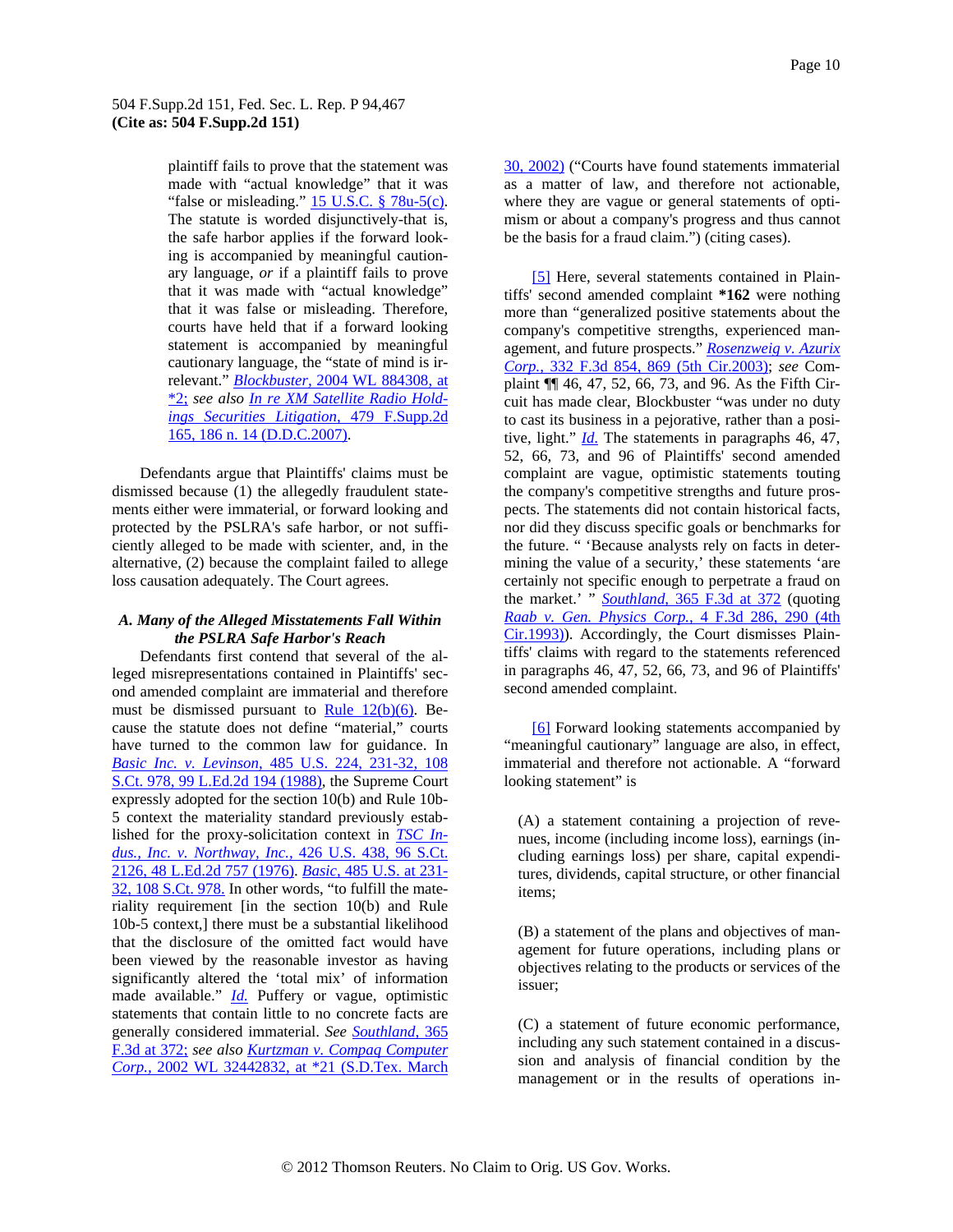<span id="page-10-0"></span>cluded pursuant to the rules and regulations of the Commission;

15 U.S.C.  $\frac{8}{9}$  78u-5(i)(1). As with the term "material," the statute fails to define what constitutes a "meaningful cautionary statement." In *[Southland,](http://www.westlaw.com/Find/Default.wl?rs=dfa1.0&vr=2.0&FindType=Y&SerialNum=2004278488)* the Fifth Circuit explained that "[t]he requirement for 'meaningful' cautions calls for 'substantive' company-specific warnings based on a realistic description of the risks applicable to the particular circumstances, not merely a boilerplate litany of generally applicable risk factors." *[Southland,](http://www.westlaw.com/Find/Default.wl?rs=dfa1.0&vr=2.0&DB=506&FindType=Y&ReferencePositionType=S&SerialNum=2004278488&ReferencePosition=372)* [365 F.3d at 372.](http://www.westlaw.com/Find/Default.wl?rs=dfa1.0&vr=2.0&DB=506&FindType=Y&ReferencePositionType=S&SerialNum=2004278488&ReferencePosition=372) In *[Harris v. Ivax Corp.,](http://www.westlaw.com/Find/Default.wl?rs=dfa1.0&vr=2.0&FindType=Y&SerialNum=1999175850)* the Eleventh Circuit examined the phrase and concluded that "meaningful" cautionary language is language that identifies "important factors that could cause actual results to differ materially" from the forward looking statements. *[Harris v. Ivax Corp.,](http://www.westlaw.com/Find/Default.wl?rs=dfa1.0&vr=2.0&DB=506&FindType=Y&ReferencePositionType=S&SerialNum=1999175850&ReferencePosition=807)* [182 F.3d 799, 807 \(11th](http://www.westlaw.com/Find/Default.wl?rs=dfa1.0&vr=2.0&DB=506&FindType=Y&ReferencePositionType=S&SerialNum=1999175850&ReferencePosition=807)  [Cir.1999\)](http://www.westlaw.com/Find/Default.wl?rs=dfa1.0&vr=2.0&DB=506&FindType=Y&ReferencePositionType=S&SerialNum=1999175850&ReferencePosition=807) (quoting  $15 \text{ U.S.C. }$  § 78u-5(c)(1)). In other words, cautionary language must advise an investor "of risks of a significance similar to that actually realized" in order to put the investor "on notice of the danger of the investment," *[id.](http://www.westlaw.com/Find/Default.wl?rs=dfa1.0&vr=2.0&FindType=Y&SerialNum=1999175850)* [at 807,](http://www.westlaw.com/Find/Default.wl?rs=dfa1.0&vr=2.0&FindType=Y&SerialNum=1999175850) but "need not list the specific risk factor alleged to have rendered the forward-looking statement false." *[In re Block](http://www.westlaw.com/Find/Default.wl?rs=dfa1.0&vr=2.0&DB=0000999&FindType=Y&SerialNum=2004367758)[buster Inc., Sec. Litig.,](http://www.westlaw.com/Find/Default.wl?rs=dfa1.0&vr=2.0&DB=0000999&FindType=Y&SerialNum=2004367758)* [2004 WL 884308, at \\*5](http://www.westlaw.com/Find/Default.wl?rs=dfa1.0&vr=2.0&DB=0000999&FindType=Y&SerialNum=2004367758)  [\(N.D.Tex. April 26, 2004\)](http://www.westlaw.com/Find/Default.wl?rs=dfa1.0&vr=2.0&DB=0000999&FindType=Y&SerialNum=2004367758) (citing *[Harris v. Ivax](http://www.westlaw.com/Find/Default.wl?rs=dfa1.0&vr=2.0&DB=506&FindType=Y&ReferencePositionType=S&SerialNum=1999175850&ReferencePosition=807)  [Corp.,](http://www.westlaw.com/Find/Default.wl?rs=dfa1.0&vr=2.0&DB=506&FindType=Y&ReferencePositionType=S&SerialNum=1999175850&ReferencePosition=807)* [182 F.3d 799, 807 \(11th Cir.1999\)](http://www.westlaw.com/Find/Default.wl?rs=dfa1.0&vr=2.0&DB=506&FindType=Y&ReferencePositionType=S&SerialNum=1999175850&ReferencePosition=807)). Under this standard, a court must analyze the statements individually and in context in order to determine if a plaintiff has properly pled his claim. *See [Lain v. Ev](http://www.westlaw.com/Find/Default.wl?rs=dfa1.0&vr=2.0&DB=4637&FindType=Y&ReferencePositionType=S&SerialNum=2000587684&ReferencePosition=348)[ans,](http://www.westlaw.com/Find/Default.wl?rs=dfa1.0&vr=2.0&DB=4637&FindType=Y&ReferencePositionType=S&SerialNum=2000587684&ReferencePosition=348)* [123 F.Supp.2d 344, 348 \(N.D.Tex.2000\)](http://www.westlaw.com/Find/Default.wl?rs=dfa1.0&vr=2.0&DB=4637&FindType=Y&ReferencePositionType=S&SerialNum=2000587684&ReferencePosition=348) ( "The PSLRA does not permit the Court to look at the broad picture to determine if Plaintiff has properly plead its claim.").

Because of the large number of statements contained in Plaintiffs' complaint, it **\*163** is helpful to identify the statements that Plaintiffs allege violate the Exchange Act and place them into groups based on the date of occurrence and the alleged misrepresentation. Group 1 consists of paragraphs 48-51, which contain statements that appear in the Prospectus. Plaintiffs contend these statements were misleading insofar as they conditioned investors to believe that Blockbuster was in a position to experience growth and that it possessed the necessary cash flow to do so. Group 2 consists of paragraphs 66-68, which include statements made in an interview that appeared in the National Post's "Financial Post & FP Investing" and during a conference call held on Oc-

initiative. The Court will discuss the applicability of the safe harbor with regard to each group in turn. tober 27, 2004. Here, Plaintiffs argue that Blockbuster made misleading statements about its financial flexibility to support its purported growth strategy. *See* Complaint ¶ 69. Group 3 includes statements referenced in paragraphs 75 and 76-an interview and Blockbuster's Form 10-Q for 3Q:04 respectivelywhich Plaintiffs argue hid the extent of the cash flow dilemma Blockbuster was experiencing. Group 4 includes statements made during the unveiling of Blockbuster's "No Late Fees" initiative, and are referenced in paragraphs 79, 80, 82, and 89. Group 4 also includes a letter written to Blockbuster's largest individual investor, Carl Icahn, referenced in paragraph 93 of Plaintiffs' second amended complaint, as well as Blockbuster's Form 10-K for the fiscal year ended December 31, 2004, referenced in paragraph 90. Finally, Group 4 includes statements made in a press release issued on May 5, 2005-paragraph 95. Plaintiffs argue that these statements misled investors regarding the success and potential success of the

[\[7\]](#page-1-0) Group 1 consists of statements that make clear they are forward-looking and urge caution upon the reader. First, with regard to the forward-looking statements, the prospectus is replete with anticipatory and forward-looking statements, marked by words such as "anticipate," "expect," "believe," "likely," etc. For example, the Prospectus states that "each company *believes* that the separation of Blockbuster from Viacom ... *will* strengthen its ability to focus its managerial and financial resources on developing and growing its core businesses ..." and that "[t]he splitoff is *intended* to establish Blockbuster as an independent entity." Complaint ¶¶ 48 & 49. Such language makes clear to the reader that these statements were forward-looking. Next, the forward looking statements contained in the Prospectus are accompanied by " 'substantive' company-specific warnings based on a realistic description of the risks applicable to the particular circumstances, not merely a boilerplate litany of generally applicable risk factors." *[Southland,](http://www.westlaw.com/Find/Default.wl?rs=dfa1.0&vr=2.0&DB=506&FindType=Y&ReferencePositionType=S&SerialNum=2004278488&ReferencePosition=372)* [365 F.3d at 372.](http://www.westlaw.com/Find/Default.wl?rs=dfa1.0&vr=2.0&DB=506&FindType=Y&ReferencePositionType=S&SerialNum=2004278488&ReferencePosition=372) For example, Blockbuster cautioned that the proposed investments "will adversely affect its profitability," Ex. 1, App. 73, and that "Blockbuster has had limited experience with certain new customer proposition initiatives and cannot assure you when or if these future initiatives will have a positive impact on Blockbuster's profitability," Ex. 1, App. 79. Furthermore, Blockbuster warned that it would "no longer have access to the financial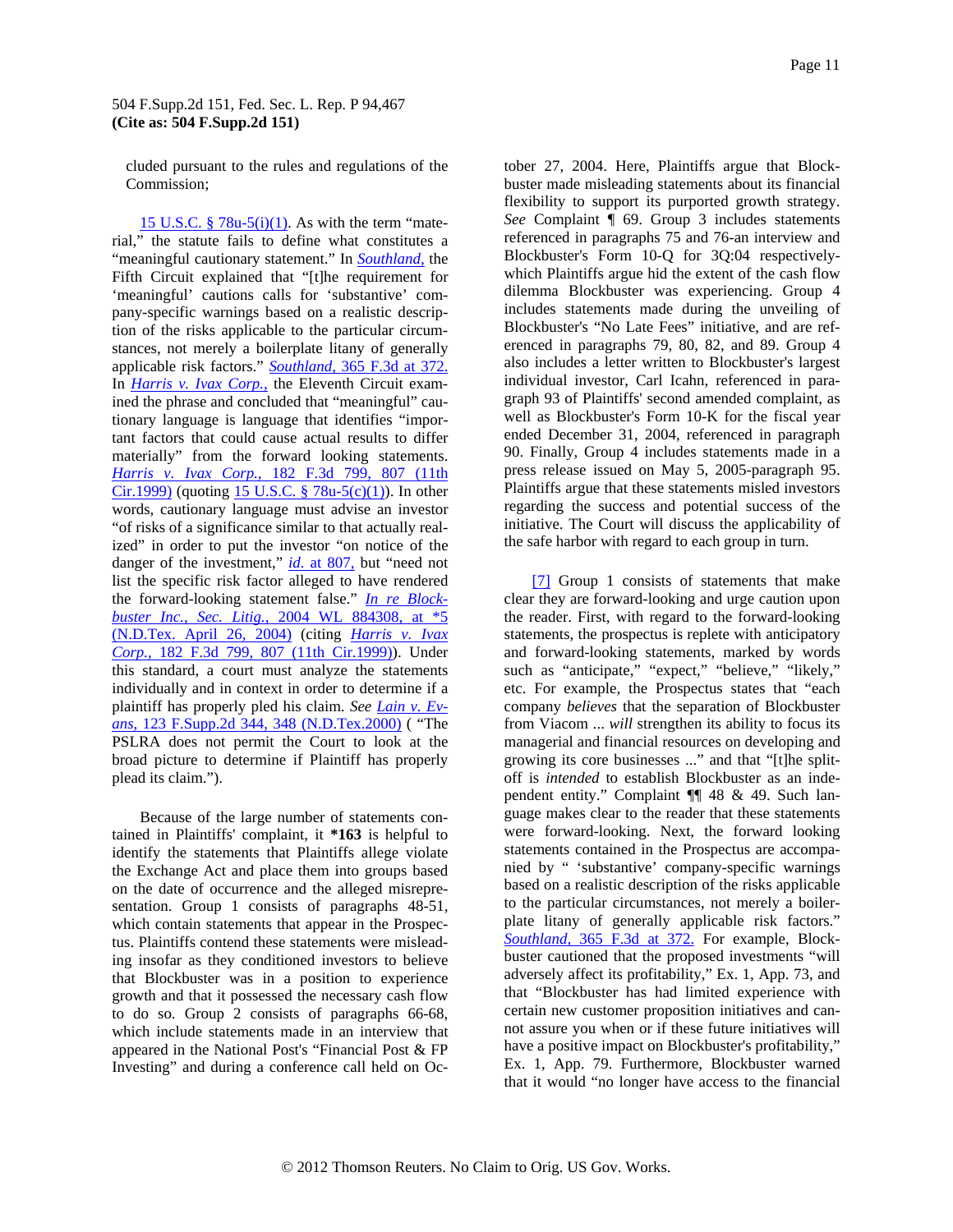<span id="page-11-0"></span>strength and resources of Viacom," Ex. 1, App. 91, and that the initiatives, and the initial investments associated with them, would "adversely impact [ ]" Blockbuster's cash flow, Ex. 1, App. 73. Together, the language both makes clear that the statements are forward looking and cautions readers about specific risks.

selves, brings Group 1 within the safe harbor's protection. Finally, although not determinative alone, the Prospectus warned that the accompanying**\*164** documents, and statements therein, contained both historical and forward looking statements. With regard to forward-looking statements, the warning explained that "forward-looking statements are not guarantees of future performance and involve unknown risks [and] uncertainties ... that may cause Viacom's or Blockbuster's actual results ... to vary materially from what is expressed in or indicated by such forward-looking statements." Ex. 1, App. 100. Although this warning alone fails to pull every statement contained in the Prospectus within the protection of the safe harbor, it certainly cautions shareholders, and potential shareholders, that some relatively speculative statements exist. This, coupled with the discussion above about the statements them-

cussed above, it is not material and is therefore not actionable. Group 2 contains fewer substantive statements, most of which are protected. First, the statements appearing in paragraphs 67 and 68 accompany forward-looking, cautionary language. Prior to the conference call during which these alleged statements were made, Blockbuster warned that the statements made during the call were "not guarantees of future performance and involve risks, uncertainties, assumptions and other factors that could cause actual results to vary materially from these expressed in or indicated by the forward-looking statements." Ex. 3, App. 389. More specifically, Antioco tempered the statements he made with forward-looking language and warned that Blockbuster was "not expecting a[sic] make a profit this year or next as a result of the investment we are making in the service ...." Complaint ¶ 67. Accordingly, the statements in paragraphs 67 and 68 are covered by the safe harbor. While the statement in paragraph 66 does not appear to accompany forward-looking, cautionary language, as dis-

notice of specific risks and, accordingly, falls within the protection of the safe harbor. Group 3 also falls within the protection of the safe-harbor. The statements in Group 3 contain forward-looking language such as "We *think* these initiatives are very good" and "We *expect* cash on hand ... to be sufficient." Complaint ¶¶ 75 & 76. Moreover, Blockbuster coupled the forward looking statements with meaningful cautionary language. The statement contained in paragraph 75 of Plaintiffs' complaint explicitly states that the initiatives "require investment upfront and that affects the value of the company right now." The Form 10-Q contained the same cautionary language as the prospectus discussed above. Specifically, the Form 10-Q warned that "Blockbuster must dedicate a substantial portion of its cash flows from operations to the payment of its indebtedness" which leaves Blockbuster "more vulnerable to adverse economic and industry conditions." Ex. 1, App. 85-87 (same cautionary language used in Prospectus). This language put readers on

[\[8\]](#page-2-0) Finally, Group 4 contains a number of statements that fall within the safe harbor's protection as well as some that do not. First, many of the statements in this group are nearly identical to those discussed above and therefore need no further discussion-they are forward-looking statements accompanied by meaningful cautionary language. Others, such as those appearing in paragraphs 79, 80, 93, and 95 are not forward-looking; they discuss historical facts. For example, in paragraphs 79 and 80 Antioco states that Blockbuster had been testing the "No Late Fees" initiative and proceeds to discuss the results. He stated, "[i]n our 'no late fees' test markets, the increased rental transactions and retail sales offset the lower**\*165** level of revenues resulting from eliminating late fees." Complaint ¶ 79. He also stated, "over time we had more customers spending more with us more often than the markets where we still had late fees." *Id.* at ¶ 80. Such statements are historical facts that arguably "would have been viewed by the reasonable investor as having significantly altered th[e](http://www.westlaw.com/Find/Default.wl?rs=dfa1.0&vr=2.0&DB=708&FindType=Y&SerialNum=1988031229)  'total mix' of information made available." *[Basic,](http://www.westlaw.com/Find/Default.wl?rs=dfa1.0&vr=2.0&DB=708&FindType=Y&SerialNum=1988031229)* [485 U.S. at 231-32, 108 S.Ct. 978.](http://www.westlaw.com/Find/Default.wl?rs=dfa1.0&vr=2.0&DB=708&FindType=Y&SerialNum=1988031229) Accordingly, they do not fit within the safe harbor's reach. However, as will be explained below, Plaintiffs fail to allege adequately that Defendants made these claims with the requisite scienter.

# *B . Plaintiffs Fail to Allege Scienter Adequately*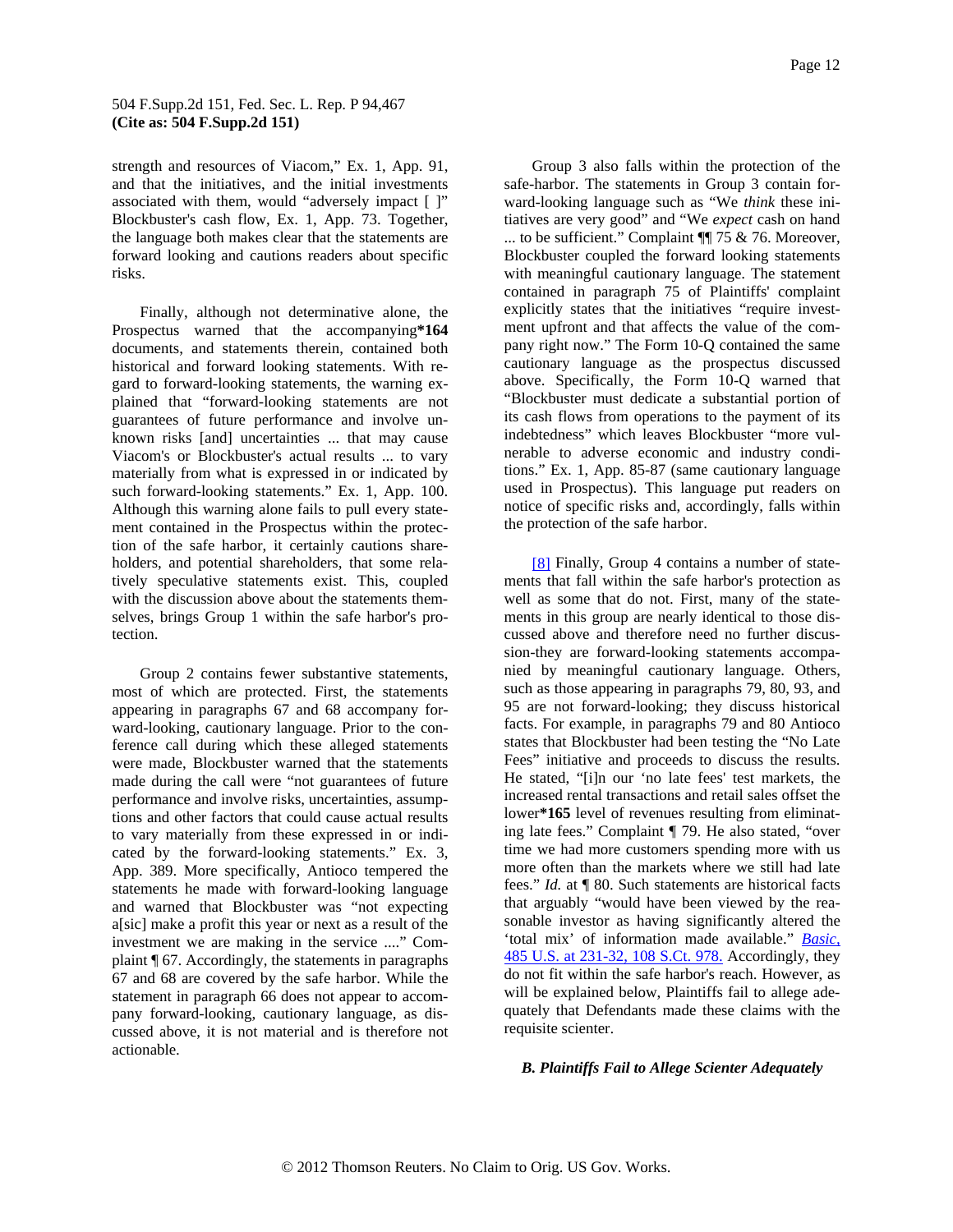<span id="page-12-0"></span>To state a claim under the PSLRA, plaintiffs must, among other things, "plead with particularity facts giving rise to a strong inference that defendants acted with scienter, which is 'a mental state embracing intent to deceive, manipulate, or defraud.' " *[Barrie v. Intervoice-Brite, Inc.,](http://www.westlaw.com/Find/Default.wl?rs=dfa1.0&vr=2.0&DB=506&FindType=Y&ReferencePositionType=S&SerialNum=2005967379&ReferencePosition=263)* [397 F.3d 249, 263](http://www.westlaw.com/Find/Default.wl?rs=dfa1.0&vr=2.0&DB=506&FindType=Y&ReferencePositionType=S&SerialNum=2005967379&ReferencePosition=263)  [\(5th Cir.2005\)](http://www.westlaw.com/Find/Default.wl?rs=dfa1.0&vr=2.0&DB=506&FindType=Y&ReferencePositionType=S&SerialNum=2005967379&ReferencePosition=263) (quoting *[Ernst & Ernst v. Hochfelder,](http://www.westlaw.com/Find/Default.wl?rs=dfa1.0&vr=2.0&DB=708&FindType=Y&SerialNum=1976142348)* [425 U.S. 185, 193 n. 12, 96 S.Ct. 1375, 47 L.Ed.2d](http://www.westlaw.com/Find/Default.wl?rs=dfa1.0&vr=2.0&DB=708&FindType=Y&SerialNum=1976142348)  [668 \(1976\)\)](http://www.westlaw.com/Find/Default.wl?rs=dfa1.0&vr=2.0&DB=708&FindType=Y&SerialNum=1976142348); *see also* [15 U.S.C. § 78u-4\(b\)\(2\)](http://www.westlaw.com/Find/Default.wl?rs=dfa1.0&vr=2.0&DB=1000546&DocName=15USCAS78U-4&FindType=L&ReferencePositionType=T&ReferencePosition=SP_c0ae00006c482). Defendants contend that Plaintiffs fail to allege scienter as necessary to recover for statements appearing in paragraphs 79, 80, 93, and 95 of Plaintiffs' second amended complaint.

[\[9\]](#page-2-0) Plaintiffs first attempt to show scienter by claiming that Antioco and Zine made unusually large stock sales while prices were inflated due to the false representations, giving rise to a strong inference of scienter arising out of their profit motive. But a substantial portion of those sales were pursuant to a prearranged sale plan for tax purposes, and thus do not support a strong inference of scienter. *See [In re Lab.](http://www.westlaw.com/Find/Default.wl?rs=dfa1.0&vr=2.0&DB=0000999&FindType=Y&SerialNum=2009197285)  [Corp. of Am. Holdings Sec. Litig.,](http://www.westlaw.com/Find/Default.wl?rs=dfa1.0&vr=2.0&DB=0000999&FindType=Y&SerialNum=2009197285)* [2006 WL](http://www.westlaw.com/Find/Default.wl?rs=dfa1.0&vr=2.0&DB=0000999&FindType=Y&SerialNum=2009197285)  [1367428, at \\*11 n. 10 \(M.D.N.C. May 18, 2006\)](http://www.westlaw.com/Find/Default.wl?rs=dfa1.0&vr=2.0&DB=0000999&FindType=Y&SerialNum=2009197285) ("Moreover, Plaintiffs allegations regarding stock sales pursuant to pre-existing Rule 10b5-1 plans and the purchase of Dynacare where a relatively small component of the transaction is in stock, do not add to the scienter analysis in any meaningful way."); *see also [Cent. Laborers' Pension Fund v, Integrated](http://www.westlaw.com/Find/Default.wl?rs=dfa1.0&vr=2.0&DB=506&FindType=Y&ReferencePositionType=S&SerialNum=2012954457&ReferencePosition=554)  [Elec. Servs. Inc.,](http://www.westlaw.com/Find/Default.wl?rs=dfa1.0&vr=2.0&DB=506&FindType=Y&ReferencePositionType=S&SerialNum=2012954457&ReferencePosition=554)* [497 F.3d 546, 554-55 & n. 4 \(5th](http://www.westlaw.com/Find/Default.wl?rs=dfa1.0&vr=2.0&DB=506&FindType=Y&ReferencePositionType=S&SerialNum=2012954457&ReferencePosition=554)  [Cir.2007\)](http://www.westlaw.com/Find/Default.wl?rs=dfa1.0&vr=2.0&DB=506&FindType=Y&ReferencePositionType=S&SerialNum=2012954457&ReferencePosition=554) (noting argument, though finding it factually inapplicable). The balance of the stock sales (17.8% of Antioco's holdings and 12.4% of Zine's) are simply not a large enough share of Antioco and Zine's holdings to support a strong inference that they deliberately lied about Blockbuster's condition so they could make a profit selling a small portion of their holdings. *See, e.g., [In re PETsMART, Inc. Sec.](http://www.westlaw.com/Find/Default.wl?rs=dfa1.0&vr=2.0&DB=4637&FindType=Y&ReferencePositionType=S&SerialNum=1999198654&ReferencePosition=1000)  [Litig.,](http://www.westlaw.com/Find/Default.wl?rs=dfa1.0&vr=2.0&DB=4637&FindType=Y&ReferencePositionType=S&SerialNum=1999198654&ReferencePosition=1000)* [61 F.Supp.2d 982, 1000 \(D.Ariz.1999\)](http://www.westlaw.com/Find/Default.wl?rs=dfa1.0&vr=2.0&DB=4637&FindType=Y&ReferencePositionType=S&SerialNum=1999198654&ReferencePosition=1000) ("where an individual retains significantly more shares than he or she sold, the resulting aggregate loss may defeat an inference of fraud"); *[In re Sec.](http://www.westlaw.com/Find/Default.wl?rs=dfa1.0&vr=2.0&DB=4637&FindType=Y&ReferencePositionType=S&SerialNum=2002090282&ReferencePosition=901)  [Litig. BMC Software, Inc.,](http://www.westlaw.com/Find/Default.wl?rs=dfa1.0&vr=2.0&DB=4637&FindType=Y&ReferencePositionType=S&SerialNum=2002090282&ReferencePosition=901)* [183 F.Supp.2d 860, 901-](http://www.westlaw.com/Find/Default.wl?rs=dfa1.0&vr=2.0&DB=4637&FindType=Y&ReferencePositionType=S&SerialNum=2002090282&ReferencePosition=901) [02 \(S.D](http://www.westlaw.com/Find/Default.wl?rs=dfa1.0&vr=2.0&DB=4637&FindType=Y&ReferencePositionType=S&SerialNum=2002090282&ReferencePosition=901).Tex.2001) (sale of 22% of holdings insufficient).

[\[10\]](#page-2-0) Plaintiffs also attempt to plead scienter by showing that Defendants allegedly knew of the falsity of their statements. Plaintiffs rely on several confidential former employees (the "Confidential Sources"). According to the Confidential Sources, Defendants Antioco and Zine were presented with financial models showing that the "No Late Fees" initiative would lose money, which Antioco refused to acknowledge.[FN7](#page-12-0) What is missing from **\*166** the Complaint, however, is any indication that Antioco or Zine accepted the models and proceeded nonetheless. To the contrary, the Confidential Source indicated that Antioco rejected the assumptions underlying the models. This is more consistent with an inference that Antioco and Zine disagreed with the pessimistic models, and that is why they went forward with the "No Late Fees" initiative. It is illogical and contrary to common sense to infer that two executives would believe that a new program would be disastrous, and nonetheless proceed. As the Supreme Court recently stated: "A complaint will survive, we hold, only if a reasonable person would deem the inference of scienter cogent and at least as compelling as any opposing inference one could draw from the facts alleged." *[Tellabs, Inc. v. Makor Issues & Rights, Ltd.,](http://www.westlaw.com/Find/Default.wl?rs=dfa1.0&vr=2.0&DB=708&FindType=Y&ReferencePositionType=S&SerialNum=2012518448&ReferencePosition=2510)* [551 U.S.](http://www.westlaw.com/Find/Default.wl?rs=dfa1.0&vr=2.0&DB=708&FindType=Y&ReferencePositionType=S&SerialNum=2012518448&ReferencePosition=2510)  [308, 127 S.Ct. 2499, 2510, 168 L.Ed.2d 179 \(2007\)](http://www.westlaw.com/Find/Default.wl?rs=dfa1.0&vr=2.0&DB=708&FindType=Y&ReferencePositionType=S&SerialNum=2012518448&ReferencePosition=2510); *accord [Cent. Laborers',](http://www.westlaw.com/Find/Default.wl?rs=dfa1.0&vr=2.0&DB=506&FindType=Y&ReferencePositionType=S&SerialNum=2012954457&ReferencePosition=551)* [497 F.3d at 551-52.](http://www.westlaw.com/Find/Default.wl?rs=dfa1.0&vr=2.0&DB=506&FindType=Y&ReferencePositionType=S&SerialNum=2012954457&ReferencePosition=551) Because the inference that Plaintiffs urge (Antioco and Zine agreed with the models and proceeded anyway) is less likely than the opposite inference (Antioco and Zine disagreed with the assumptions underlying the models, and that is why they proceeded notwithstanding the models), Plaintiffs fail to plead facts supporting a strong inference of scienter.<sup>FN8</sup>

> [FN7.](#page-12-0) Additionally, another Confidential Source explained that Blockbuster did not test for, or understand, the impact of "No Late Fees" when rolled out onto the national market. This source continued to explain that customers kept the video for 20-30 days, resulting in a cash crunch and less turnover in the inventory. The failure to understand the impact of a new program hardly gives rise to a strong inference of scienter.

> [FN8.](#page-12-0) Plaintiffs also argue summarily that Antioco and Zine's signing Sarbanes-Oxley certifications shows scienter. That bare allegation is now foreclosed in the Fifth Circuit. *See Cent. Laborers',* 497 F.3d at 554-55.

# *C. Plaintiffs Failed to Allege Loss Causation Adequately*

[\[11\]](#page-2-0) In addition to the defects with Plaintiffs' Ex-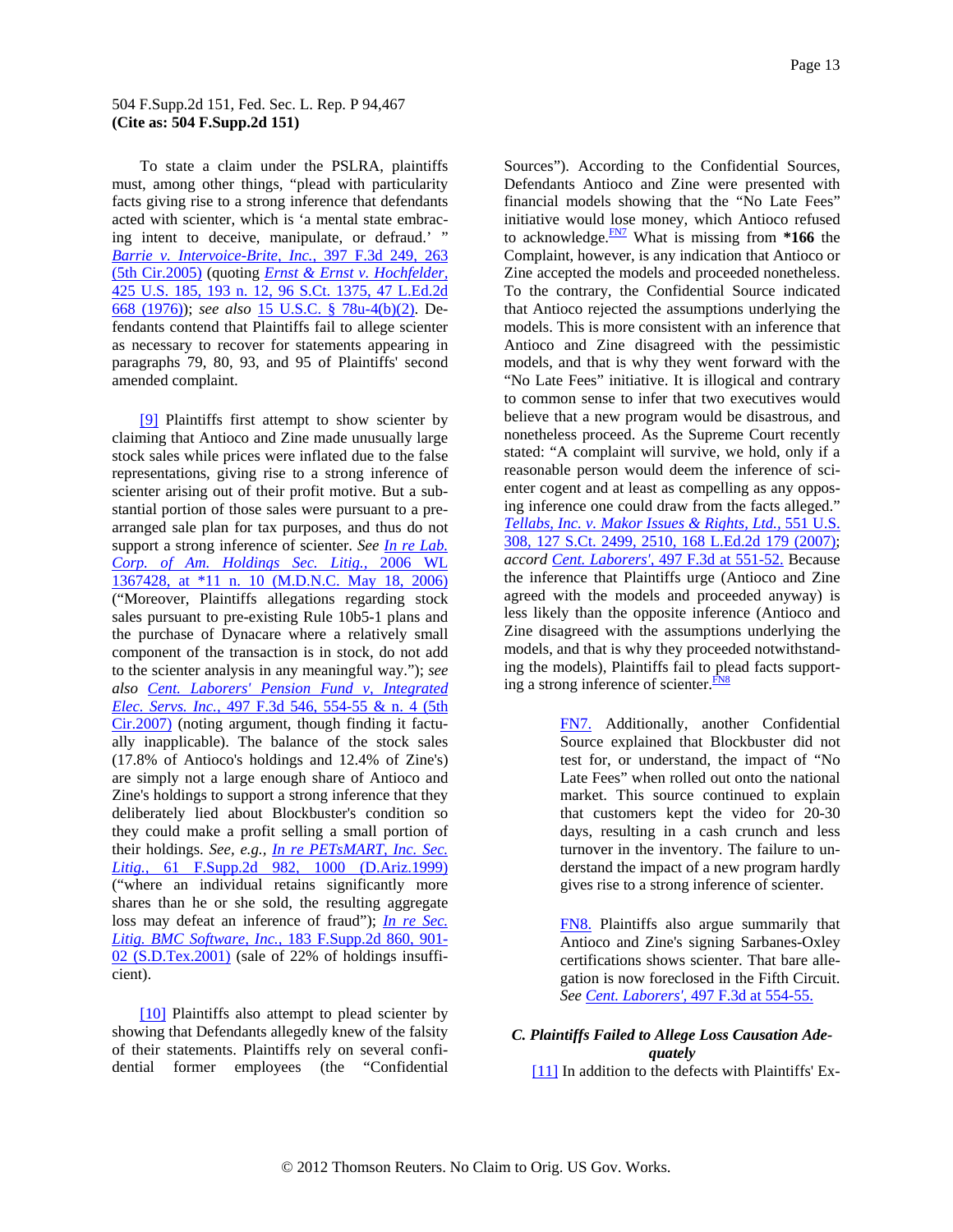<span id="page-13-0"></span>change Act claims discussed above, the Court holds in the alternative that Plaintiffs fail to allege loss causation adequately. To succeed in a section 10(b) claim under the PSLRA, a plaintiff must prove loss causation, i.e., the "causal connection between the material misrepresentation and the loss." *[Dura,](http://www.westlaw.com/Find/Default.wl?rs=dfa1.0&vr=2.0&DB=708&FindType=Y&SerialNum=2006478482)* [544](http://www.westlaw.com/Find/Default.wl?rs=dfa1.0&vr=2.0&DB=708&FindType=Y&SerialNum=2006478482)  [U.S. at 342, 125 S.Ct. 1627.](http://www.westlaw.com/Find/Default.wl?rs=dfa1.0&vr=2.0&DB=708&FindType=Y&SerialNum=2006478482) Because a plaintiff must prove loss causation under the PSLRA, "the general rules of pleading require that the plaintiff also plead it in his complaint." *[Teachers' Retirement System of LA](http://www.westlaw.com/Find/Default.wl?rs=dfa1.0&vr=2.0&DB=506&FindType=Y&ReferencePositionType=S&SerialNum=2011492301&ReferencePosition=185)  [v. Hunter,](http://www.westlaw.com/Find/Default.wl?rs=dfa1.0&vr=2.0&DB=506&FindType=Y&ReferencePositionType=S&SerialNum=2011492301&ReferencePosition=185)* [477 F.3d 162, 185 \(4th Cir.2007\)](http://www.westlaw.com/Find/Default.wl?rs=dfa1.0&vr=2.0&DB=506&FindType=Y&ReferencePositionType=S&SerialNum=2011492301&ReferencePosition=185) (citing *[Dura Pharm., Inc. v. Broudo,](http://www.westlaw.com/Find/Default.wl?rs=dfa1.0&vr=2.0&DB=708&FindType=Y&SerialNum=2006478482)* [544 U.S. 336, 346, 125](http://www.westlaw.com/Find/Default.wl?rs=dfa1.0&vr=2.0&DB=708&FindType=Y&SerialNum=2006478482)  [S.Ct. 1627, 161 L.Ed.2d 577 \(2005\)](http://www.westlaw.com/Find/Default.wl?rs=dfa1.0&vr=2.0&DB=708&FindType=Y&SerialNum=2006478482) ("our holding about plaintiffs' need to prove proximate causation in economic loss leads us also to conclude that the plaintiffs' complaint here failed adequately to allege these requirements")). Defendants contend that Plaintiffs have failed to plead a corrective disclosure revealing the truth of the alleged misrepresentations or omissions and, thus, have failed to properly allege loss causation.

about Blockbuster's financial health, which Plaintiffs allege Defendants actively concealed.<sup>FN9</sup> In their second amended complaint, Plaintiffs allege that "materially false and misleading statements ... made during the Class Period ... artificially inflated prices. When the true facts that defendants had been concealing finally came to light, Plaintiffs ... suffered damages as a result of the corresponding drop in the price of their shares that occurred." Complaint ¶ 120. The "coming to light" to which Plaintiffs refer is the August 9 Announcement in which Blockbuster reported a net loss of \$57.2 million for the second quarter of 2005, as well as a decline in total rental revenues, gross profits, rental gross profits, and rental gross margins. Blockbuster attributed these declines to lower gross margins from Blockbuster Online and the combination of decreasing revenues**\*167** per transaction and increasing product purchases resulting from "No Late Fees" and subscription-based memberships. Following the August 9 Announcement the price of Blockbuster Stock dropped, resulting in around a 16% loss of value for each Class over a two day period. Plaintiffs contend that the August 9 Announcement "constitutes an admission" that the initiatives were not working and reveals the truth

> [FN9.](#page-13-0) Plaintiffs also allege that certain post-Class Period activity proves that Blockbuster's statements were materially false.

*See supra* page 157-58. However, Plaintiffs cannot possibly connect the alleged loss to events occurring seven months after the close of the Class. Accordingly, the postclass period activity is not material.

Plaintiffs overstate the extent of disclosures made in the August 9 Announcement. First, the August 9 Announcement did not explicitly correct a prior misrepresentation or provide previously undisclosed material facts or risks that proximately caused the loss for which Plaintiffs seek damages. In fact, the August 9 Announcement did not even reveal that the initiatives were not working. The August 9 Announcement simply announced disappointing earnings, and withdrew its full-year forecast-an unfortunate, but relatively common occurrence. To avoid dismissal on these facts, Plaintiffs must take the position that a disclosure of lower than expected earnings constitutes a disclosure that prior positive statements about the company and its financial health were false. Without more, Plaintiffs fall short of alleging loss causation under *[Dura](http://www.westlaw.com/Find/Default.wl?rs=dfa1.0&vr=2.0&FindType=Y&SerialNum=2006478482)* and the PSLRA. *See also [Bell](http://www.westlaw.com/Find/Default.wl?rs=dfa1.0&vr=2.0&DB=708&FindType=Y&ReferencePositionType=S&SerialNum=2012293296&ReferencePosition=1964)  [Atlantic Corp. v. Twombly,](http://www.westlaw.com/Find/Default.wl?rs=dfa1.0&vr=2.0&DB=708&FindType=Y&ReferencePositionType=S&SerialNum=2012293296&ReferencePosition=1964)* [550 U.S. 544, 127 S.Ct.](http://www.westlaw.com/Find/Default.wl?rs=dfa1.0&vr=2.0&DB=708&FindType=Y&ReferencePositionType=S&SerialNum=2012293296&ReferencePosition=1964)  [1955, 1964-65, 167 L.Ed.2d 929 \(2007\)](http://www.westlaw.com/Find/Default.wl?rs=dfa1.0&vr=2.0&DB=708&FindType=Y&ReferencePositionType=S&SerialNum=2012293296&ReferencePosition=1964) ("a plaintiff's obligation to provide the 'grounds' of his 'entitle[ment] to relief' requires more than labels and conclusions, and a formulaic recitation of the elements of a cause of action will not do ....").

To allege loss causation adequately, Plaintiffs must explicitly allege a corrective disclosure-i.e., a statement that corrects a previous misrepresentation or discloses a prior omission-that, when disclosed, negatively affected the value of the security. In *[Dura,](http://www.westlaw.com/Find/Default.wl?rs=dfa1.0&vr=2.0&FindType=Y&SerialNum=2006478482)* the Supreme Court acknowledged that the PSLRA "pleading rules are not meant to impose a great burden upon a plaintiff." *[Dura,](http://www.westlaw.com/Find/Default.wl?rs=dfa1.0&vr=2.0&DB=708&FindType=Y&SerialNum=2006478482)* [544 U.S. at 347, 125](http://www.westlaw.com/Find/Default.wl?rs=dfa1.0&vr=2.0&DB=708&FindType=Y&SerialNum=2006478482)  [S.Ct. 1627.](http://www.westlaw.com/Find/Default.wl?rs=dfa1.0&vr=2.0&DB=708&FindType=Y&SerialNum=2006478482) But, to allow "a plaintiff to forgo giving any indication of the economic loss and proximate cause that the plaintiff has in mind would bring about harm of the very sort the statutes seek to avoid:" permitting a plaintiff "with a largely groundless claim to simply take up the time of a number of other people, with the right to do so representing an *in terrorem* increment of the settlement value, rather than a reasonably relevant evidence." *[Id.](http://www.westlaw.com/Find/Default.wl?rs=dfa1.0&vr=2.0&FindType=Y&SerialNum=2006478482)* (internal quotations and citations omitted). To this end, some courts have interpreted *[Dura](http://www.westlaw.com/Find/Default.wl?rs=dfa1.0&vr=2.0&FindType=Y&SerialNum=2006478482)* as requiring the plaintiff to plead not only that loss occurred following a particular announcement, but also "that the *subject* of the